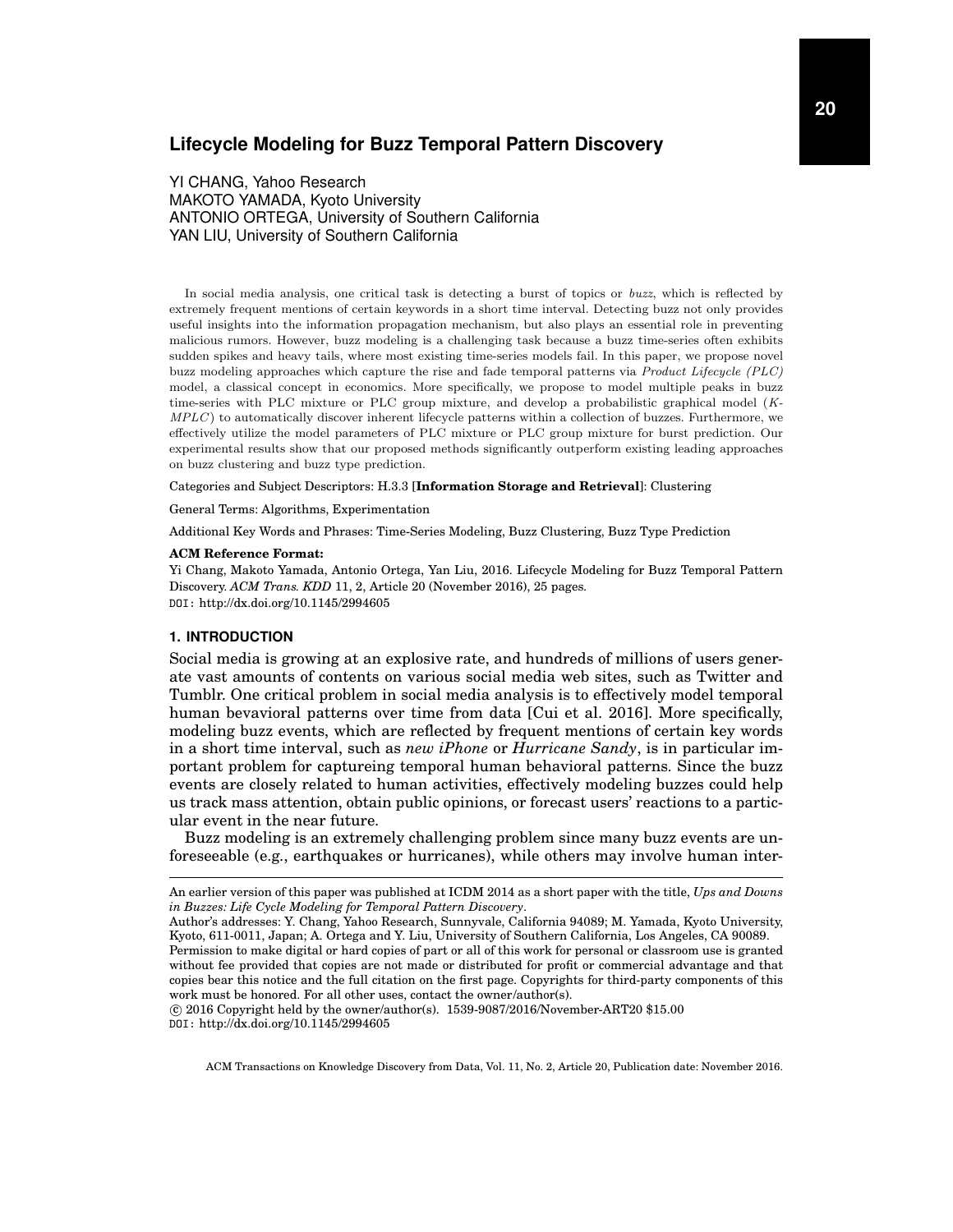20:2 **Y.** Chang et al.



Fig. 1: Buzz time-series examples.

ventions. As a result, a buzz time-series, which consists of the number of mentions for each time unit, often exhibits sudden spikes and heavy tails. Thus, it is difficult to represent a buzz time-series using traditional time-series models [Blischke and Murthy 2000]. Existing buzz modeling methods employ simple time-series models (e.g., univariate models), and explore additional feature cues (such as sentiment, spreading measures and controversialist), to predict whether a certain topic can become viral [Choi and Varian 2009; Guerini et al. 2011; Lerman and Ghosh 2010]. These methods achieve success to a certain extent, but few of them explicitly capture the inherent temporal patterns of buzzes. Effective buzz models, which not only can capture those sudden spikes and heavy tails patterns but also can differentiate true spikes from jagged noise in a time-series, are in great need.

One important challenge in pursuit of effective buzz models is how to find distinct temporal patterns within a set of buzz time-series. For example, as seen in Figure 1(a), the *Euro 2012* event attracted more and more frequent mentions when it came close to its final match day, a sudden increase of frequency happened when the final match started, and the large volume was maintained for a couple of hours during the final match, after which the mention volume dropped dramatically in just a few hours on social media, forming a sharp tail. In contrast, for the sudden breaking news of a gun shooting at *Aurora Colorado* in 2012, as seen in Figure 1(b), we observe that a huge amount of frequent mentions appeared all of a sudden, and the public's attention dropped slowly in the next 24 hours, forming a heavy tail.  $\frac{1}{1}$  On both sub figures, X-axis indicates the time axis in hours, and Y-axis means the density for the number of mentions on social media. Intuitively, these two events have quite distinct temporal patterns. Therefore capturing the temporal patterns and modeling the inherent structures of these temporal patterns can provide us useful insights for information propagation [Sun and Tang 2011] and time-series based prediction [Johan Bollen 2011; Conover et al. 2011; O'Connor et al. 2010; Takahashi et al. 2013] in social media.

In this paper, we propose to model rise-and-fade temporal shapes using *product lifecycle* (PLC) models [Levitt 1965]. PLC was originally introduced by economists to model the life span of a product: introduction to the market (initial sales), growth (sud-

ACM Transactions on Knowledge Discovery from Data, Vol. 11, No. 2, Article 20, Publication date: November 2016.

 $1$ Note that on popular social media platforms, user's interest switches quickly, and there are much more users in day time than after middle night. Therefore, a asymmetrical rise-and-fade temporal shape with a sudden rise while spanning many more hours is considered following a sudden-spike-and-heavy-tail pattern.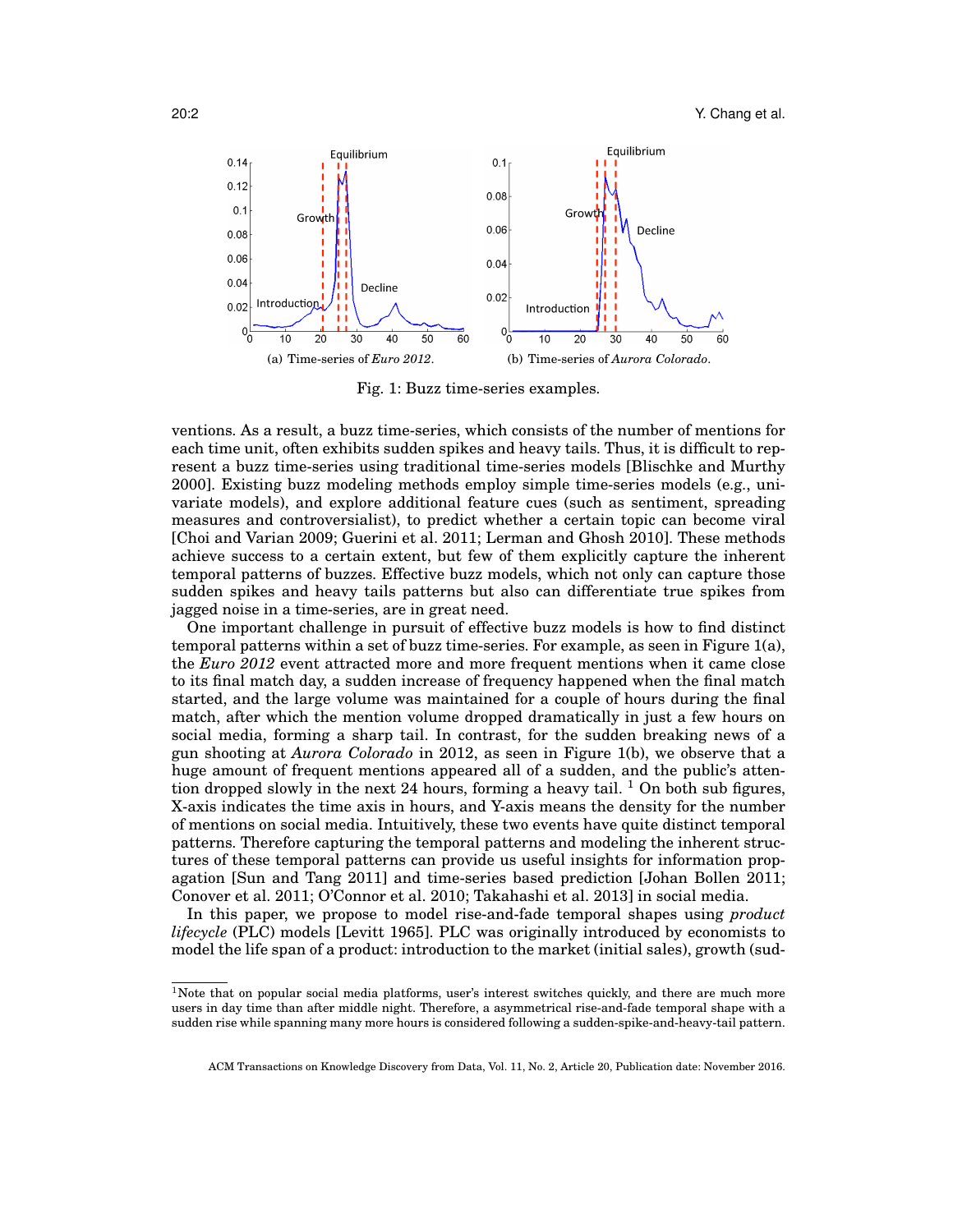den increase of sales), equilibrium (maturity phase defined by approximately constant sales) and decline (when the sales decrease dramatically). In Figure 1, we can observe 4 different stages, which are segmented with dotted lines. In general, for different types of buzz events, the growth and equilibrium stages might be relatively short, while the decline stage varies. Moreover, a buzz sequence often has multiple peaks, and the number of peaks is unknown in advance. To handle a time-series with multiple peaks, we propose two novel approaches based on PLC models: (i) we model each buzz time-series with a mixture of PLC models, then propose an efficient  $L1$ -regularized lasso [Tibshirani 1996] based approach to achieve a sparse solution for the PLC mixture model; (ii) we also model each rise-and-fade segment in time-series as a group of PLC models, and model each buzz time-series with multiple peaks as a mixture of PLC group models, then propose an efficient group lasso [Yuan and Lin 2006] based approach to achieve its sparse solution. After that, to discover the underlying patterns in a collection of buzz time-series, we develop a probabilistic graphical model, K-Mixture of Product Lifecycle (*K-MPLC*), to automatically group buzz time-series based on their PLC mixture parameters or PLC group mixture parameters. Finally, we propose a buzz type prediction approach, which uses the parameters of PLC mixture or PLC group mixture as its the feature vector. The experimental results show that our proposed approaches outperform existing leading approaches on both buzz clustering task and buzz type prediction task.

The major contributions of this paper include:

- Leveraging product lifecycle to model the temporal patterns of buzz events.
- Proposing PLC mixture model and PLC group mixture model to systematically model the possible multiple peaks in a buzz time-series and achieve sparse solutions for both models.
- Proposing a probabilistic graphical model to discover the inherent clusters within a collection of buzzes.

Preliminary version of this work appeared in [Chang et al. 2014]; here we propose the PLC Group Lasso in addition to the PLC Lasso and include a more detailed experimental section that addresses the effectiveness of the proposed method in buzz clustering. Moreover, we include the buzz type prediction tasks in Section 7.

In the rest of the paper, after introducing related work in section 2, we first formulate the problems in section 3, then propose PLC mixture model and PLC group mixture model to model each time-series in Section 4; we propose a probabilistic graphical model to cluster different time-series in Section 5; Section 6 and 7 cover buzz clustering experimental results and buzz type prediction experimental results respectively; we conclude our paper in the last section.

## **2. RELATED WORK**

Our work is related to *time-series modeling*, *time-series clustering*, and *buzz prediction*. Below, we review some important related work in each subarea.

**Time-series modeling:** To model the temporal patterns of online content, Matsubara et al. [Matsubara et al. 2012] propose an algorithm to model the rise and fade patterns of influence propagation. Hong et al. [Hong et al. 2011] attempt to model the time decay of topics on Twitter with Gamma function. Furthermore, the temporal information of online forums [Gruhl et al. 2005], blogspace [Kumar et al. 2003], and online groups [Kumar et al. 2010] has been explored and mined under different scenarios, and spatiotemporal patterns of subtopics have been investigated by [Mei et al. 2006].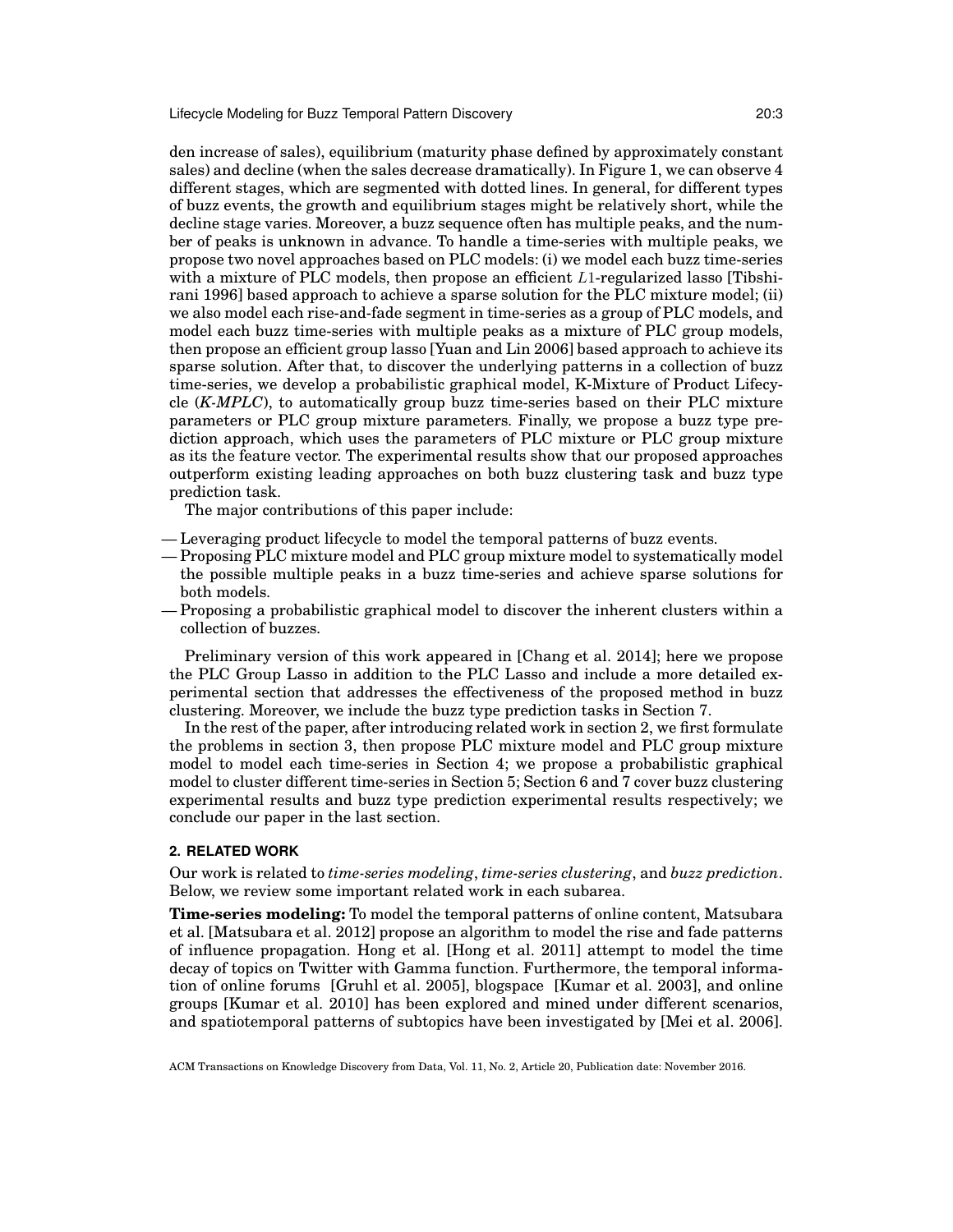Another line of research would be to use survival analysis [Yu et al. 2015; Zhang et al. 2016]. The survival analysis is in particular useful for modeling individual human activity pattern which follows burstly dynamics with heavy tailed distribution. However, most of the existing methods can only deal with single spike signal. Thus, existing time-series modeling methods are not suited for buzz events with multiple spikes.

An approach for dealing with multiple spikes is to use Hawkes process [Hawkes and Oakes 1974]. Crane and Sornette propose to use a power law distribution as a function for buzz time-series [Crane and Sornette 2008]. However, this needs to set spike locations manually in Hawkes process, which is not practical in real applications.

Another useful approach is to model occurance of spikes using infinite-state automation approach [Kleinberg 2003]. However, the method uses spike locations as input, and thus it is not possible to directly apply the infinite-state automation approach for raw time-series data.

There are few previous studies to model time-series of topics with product lifecycle models, and the product lifecycle models are mainly investigated by economists [Blischke and Murthy 2000; Isaic-Maniu and Voda 2008; PETRESCU 2009]. There is some data mining work related to product lifecycle: classical PLC models are leveraged to cluster seasonality patterns for retail industry [Kumar et al. 2002]; Haider et al. [Haider et al. 2012] explore discriminative clustering for market segmentation tasks, which combines market segmentation with different group of users.

**Time-series clustering:** Time-series clustering has been an active research topic in recent years, and various time-series clustering algorithms are proposed such as batch mode clustering [Rakthanmanon et al. 2011; Li and Prakash 2011], incremental clustering [Lin et al. 2004], and anytime clustering [Zhu et al. 2012]. One of the important component of time-series clustering is to choose a distance metric, and Dynamic Time Warping (DTW) and Complexity-Invariant Distance (CID) are the most widely used metrics [Zhu et al. 2012; Batista et al. 2011]. Clustering algorithms have been applied to various types of time-series data, including snippets within long time-series [Rakthanmanon et al. 2011], different time-series streams [Li and Prakash 2011], and multiple time-series matrix [Jiang et al. 2012]. However, for extremely noisy buzz time-series, DTW scores tend to be inaccurate, and thus clustering performance can be degraded.

The most similar work to ours is that of Yang and Leskovec [Yang and Leskovec 2011], in which the K-spectral centroid (K-SC) algorithm is proposed to group similar time-series via aligning peaks, shifting over time-axis, and scaling over frequency-axis. The K-SC algorithm can cluster time-series that can be aligned by shifting and scaling operations, but fails for sharp or heavy-tailed temporal sequences. Moreover, if two time-series share similar peak shapes but differ in the intervals between the peaks, K-SC cannot identify these two time-series as the same cluster through simple shifting or scaling.

**Buzz prediction:** Buzz prediction from social media data is a challenging problem. This problem is studied for predicting stock market changes [Johan Bollen 2011], data mining for political opinions [O'Connor et al. 2010; Conover et al. 2011], and marketdecision making [Takahashi et al. 2013]. In [Matsubara et al. 2012], prediction of the future burst using SpikeM was proposed. In this approach, they predict the future rise and fade pattern of burst signal from a partially observed buzz time-series. Overall, existing methods mainly focus on predicting rise and fade pattern of a time-series. In contrast, we will focus on burst prediction tasks, which aim to classifying the shape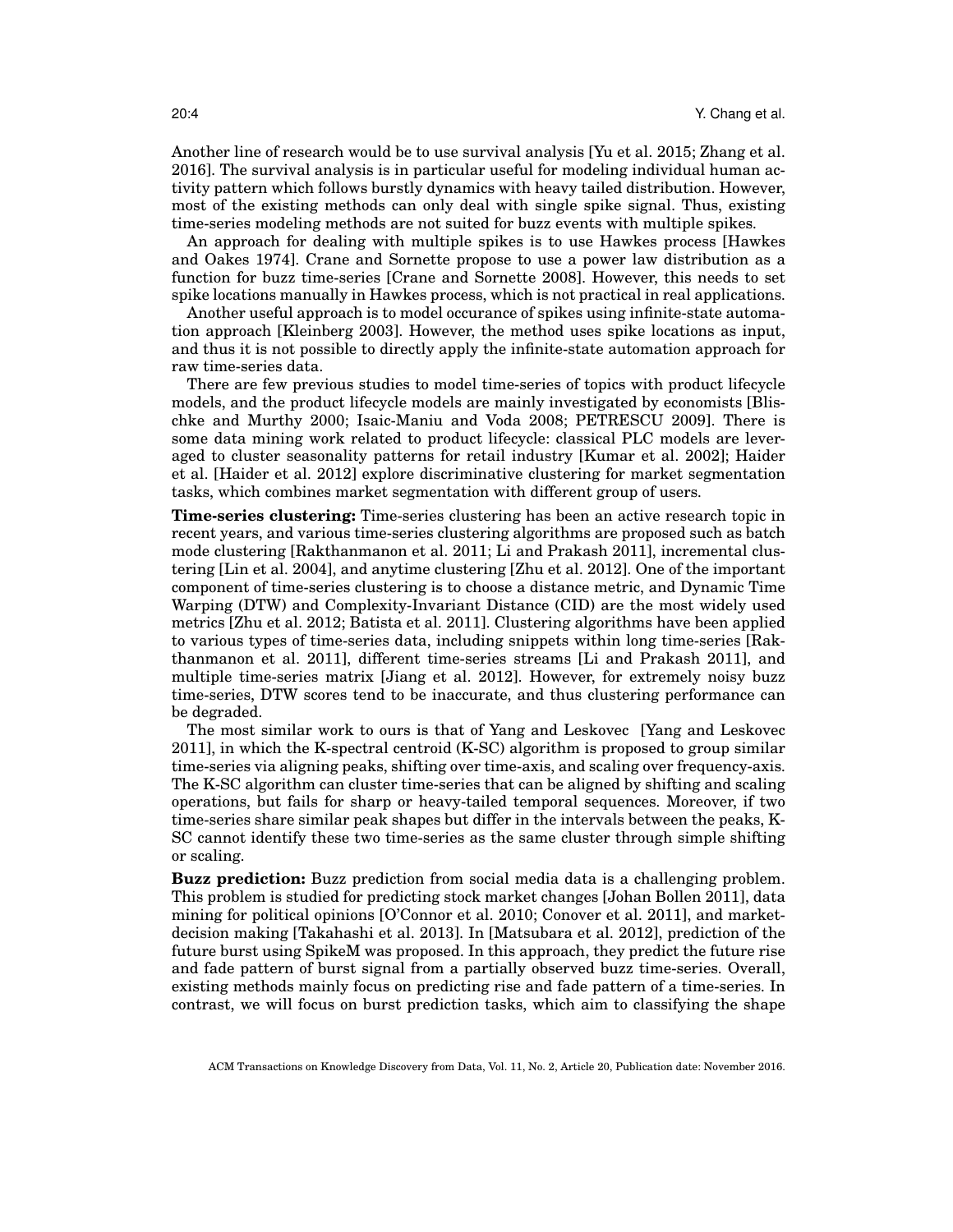and the number of buzz (burst type) in a time-series. To the best of our knowledge, there is few burst prediction research in social media and this is the first paper to address the burst type prediction tasks.

#### **3. PROBLEM STATEMENT**

We denote a time-series  $\pmb{y} = [y_1, \dots, y_T]^\top \in \mathbb{R}^T$ , where  $T$  refers to the length of timeseries, and  $\bar{ }$  denotes the matrix transpose. We denote a set of N time-series  $Y =$  $[y_1, \ldots, y_N] \in \mathbb{R}^{T \times N}$ . The final goal of this paper is to model buzz time-series, and it can be divided into three sub-problems.

**Buzz time-series modeling.** The problem is formally stated as: *given a buzz timeseries* y*, we aim to model it with* L *rise and fade patterns, and each pattern is repre* $sented\ with\ a\ set\ of\ parameters\ \Theta_l.$ 

**Buzz clustering.** The problem is formally stated as: *given a set of buzz time-series* Y *, we aim to leverage its buzz modeling parameters to cluster* N *time-series into* K *clusters.*

**Buzz type prediction.** The problem is formally stated as: *for each buzz time-series*  $\bm{y},$  we aim to leverage its partial information  $\bm{y} = [y_1, \dots, y_T'], T' < T$  and correspond*ing buzz modeling parameters to predict* y *belongs to which of the* K *clusters.*

The buzz time-series modeling is related to feature extraction tasks from raw signal. Thus, once we extract useful features from buzz time-series, we can use the extracted features for the buzz type clustering and prediction tasks. In this paper, we focus on the two applications (clustering and buzz type prediction), but we can use the proposed buzz modeling technique for other applications in future.

## **4. MODELING BUZZES WITH A MIXTURE OF PRODUCT LIFECYCLE MODELS**

In this section, we first introduce the concept of product lifecycle (PLC) model; next, we propose to fit each buzz time-series with a mixture of PLCs, and estimate the PLC mixture model using a lasso based method; then we propose to fit each time-series with a mixture of PLC groups, and estimate the PLC group mixture model using a group lasso based method.

#### **4.1. Product Lifecycle Models**

The concept of *Product Lifecycle* (PLC) was originally proposed in economics in the 1960s [Levitt 1965]. The classical view of PLC assumes 4 phases to cover the life span of a product: Introduction, Growth, Equilibrium and Decline. Introduction refers to low growth rate of sales as the product is newly launched in the market; Growth implies that the public gains awareness of the product and consumers come to understand its benefits and accept it, so that a company can expect a period of rapid sales growth; Equilibrium corresponds to the product reaching maturity, so that the sales growth slows and sales volume eventually peaks and stabilizes; Decline indicates that the product enters into decline, as sales and profits start to fall because the market has become saturated, the product has become obsolete, or customer tastes have changed. As an important research topic, many different versions of PLC models are summarized in [Blischke and Murthy 2000].

To model the long decay trend of the decline stage of a product, Isaic-Maniu and Voda [Isaic-Maniu and Voda 2008] proposed to use the Gamma distribution as a PLC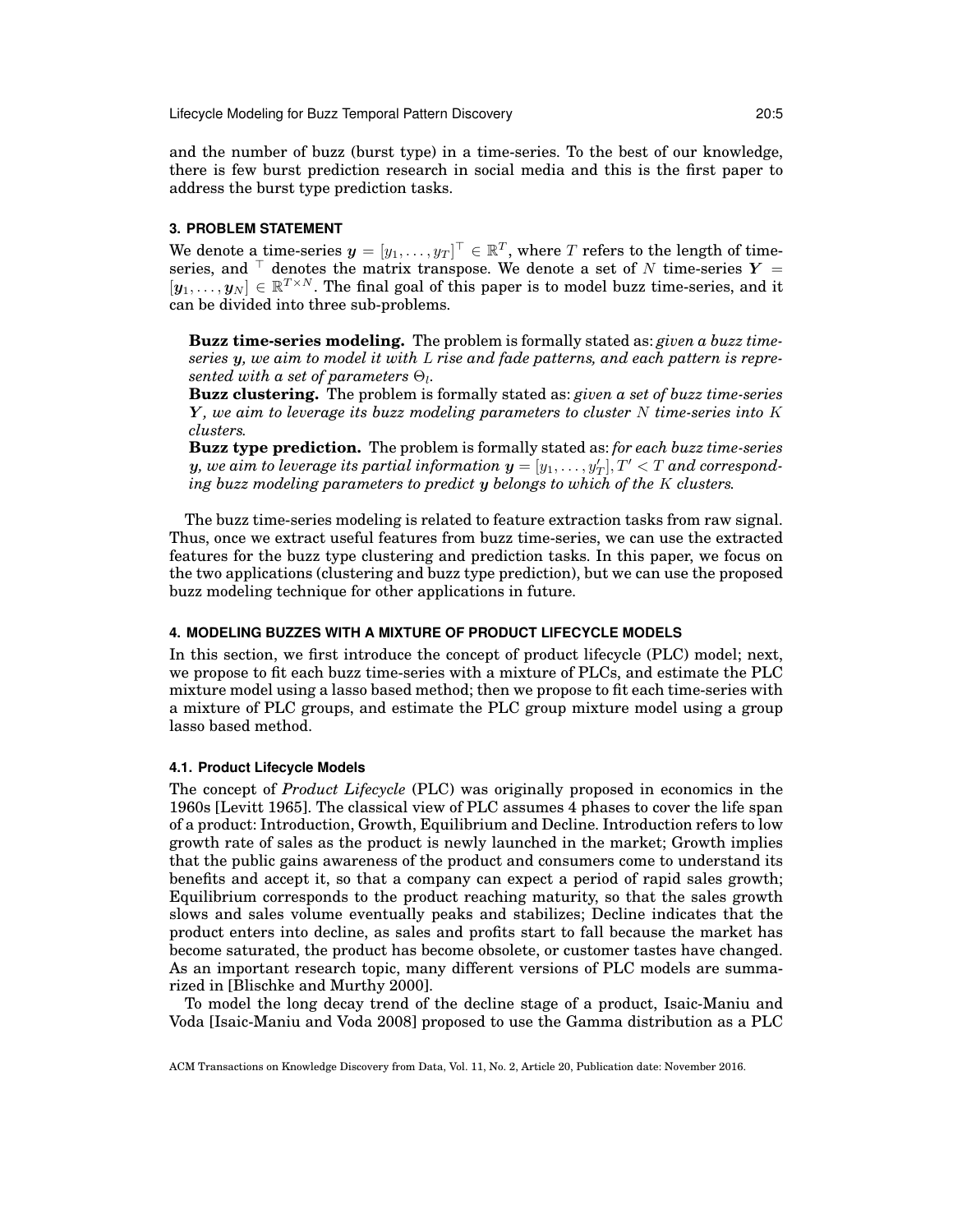model. The probability density function of Gamma distribution is:

$$
f(t; \alpha, \beta) = \frac{\beta^{\alpha}}{\Gamma(\alpha)} t^{\alpha - 1} e^{-\beta t}, \qquad (1)
$$

where  $t \geq 0$ ,  $\alpha > 0$  is the shape parameter,  $\beta > 0$  is the rate parameter, and the Gamma function  $\Gamma(\alpha)$  is defined as:

$$
\Gamma(\alpha) = \int_0^\infty t^{\alpha - 1} e^{-t} \mathbf{d} t.
$$

As compared to other distribution functions, such as the Gaussian distribution, the Gamma distribution can model a sudden rise and long decay trend in the decline stage of a PLC. Note that our method is not limited to the Gamma distribution, and it can be extended with other base distribution functions, such as Alpha distribution [Isaic-Maniu and Voda 2008], Weibull distribution [Bauckhage et al. 2013], which were leveraged to model temporal dynamics. Moreover, we propose a flexible buzz fitting approach in Section 4.3, where the model does need to specify a specific distribution for a product lifecycle.

## **4.2. PLC Lasso**

Given a buzz topic, we count its mentions on a given social media channel during a pre-determined time interval (e.g., an hour), and generate a time-series of this topic over a number of intervals during an observation window. Since a buzz sequence may consist of several obvious peaks, it could be modeled with multiple PLC models. As the number of peaks is not known in advance, we model a buzz time-series with a mixture of PLCs as:

$$
f(t; \mathbf{w}, \alpha, \beta, \mu) = \sum_{\ell=1}^{L} w_{\ell} k(t; \alpha_{\ell}, \beta_{\ell}, \mu_{\ell}),
$$
  
\n
$$
k(t; \alpha, \beta, \mu) = \begin{cases} Z^{-1}(t - \mu)^{\alpha - 1} e^{-\beta(t - \mu)} & (t \ge \mu) \\ 0 & (\text{Otherwise}) \end{cases},
$$
\n(2)

where  $L$  is the number of PLC models,  $\bm{w} = [w_1, \dots, w_L]^\top$  denotes the weight vector,  $^\top$ denotes the matrix transpose,  $\bm{\alpha}=[\alpha_1,\ldots,\alpha_L]^\top$  and  $\bm{\beta}=[\beta_1,\ldots,\beta_L]^\top$  are the vectors of Gamma distribution parameters,  $\mu = [\mu_1, \ldots, \mu_L]^\top$  refers to locations of PLC models, and Z is the normalization factor.

Another similar approach for dealing with multiple spikes time-series is to utilize Hawkes process [Hawkes and Oakes 1974; Crane and Sornette 2008]. The difference with respect to the original Hawkes process is that the spike locations need to be set manually in the original formulation (i.e.,  $\mu_{\ell}$  is set by human), while our model considers spike locations as model parameters to be identified. For a buzz sequence, since it is usually hard to know spike locations, our formulation is better suited than the existing Hawkes process based modeling. Nevertheless, since spike locations are unknown, the mixture PLC model estimation is more challenging than the estimation of Hawkes process parameters.

Let us denote buzz time-series as  $\bm{y} = [y_1, \dots, y_T]^\top$ , where  $T$  refers to the length of time-series. Note, in this paper, we assume that time-series are normalized (i.e.,  $\sum_{t=1}^{T} y_t = 1$ ), so that it can be modeled by probability density functions. Then, the optimization problem of fitting the buzz time-series using a mixture of PLC models

ACM Transactions on Knowledge Discovery from Data, Vol. 11, No. 2, Article 20, Publication date: November 2016.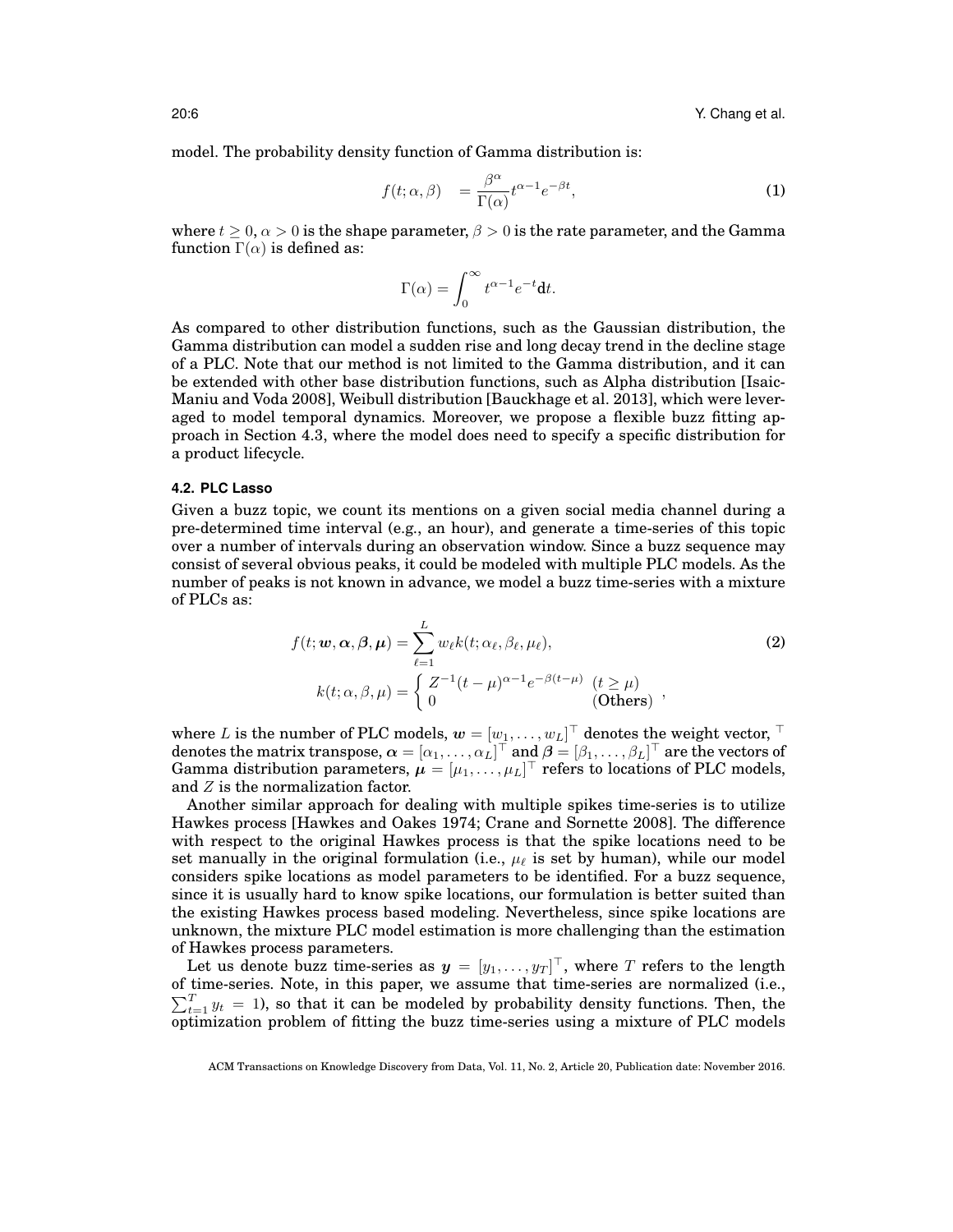

Fig. 2: (a) The Basis function with  $\alpha = 1.0$ ,  $\beta = 0.2$ , and  $\mu = 36$ . (b) The Flipped Basis function with  $\alpha = 1.0$ ,  $\beta = 0.2$ , and  $\mu = 36$ .

can be formulated as:

$$
\min_{\mathbf{w}, \alpha, \beta, \mu} \quad \sum_{t=1}^{T} (y_t - f(t; \mathbf{w}, \alpha, \beta, \mu))^2
$$
\n
$$
\text{s.t.} \quad \alpha_\ell > 0, \beta_\ell > 0, w_\ell > 0, \mu_\ell > 0, \ell = 1, 2, \dots, L.
$$

We can solve this optimization problem by using gradient descent. However, since this optimization problem is *non-convex*, it tends to lead to poor locally optimal solutions.

To deal with the *non-convexity*, we first relax the problem to a *convex* optimization problem and then propose a *lasso* [Tibshirani 1996] based approach, making it possible to obtain a global solution. The idea of the lasso based approach is to select  $L$  PLC models from a large number of PLC candidates. More specifically, we first define  $TM_{\alpha}M_{\beta}$ basis functions, where  $M_{\alpha}$  and  $M_{\beta}$  are the number of candidate values for  $\alpha$  and  $\beta$ , so that each basis function corresponds to a PLC model with fixed  $\alpha$  and  $\beta$  parameters placed at  $\mu$ . The total number of basis functions is  $TM_{\alpha}M_{\beta}$ , since a PLC model can be located at any of  $T$  positions. As we observe that many of buzz time-series on social media follow the sudden-spike-and-heavy-tail patterns, we experimentally set the shape parameter  $\alpha$  to be 1 and the rate parameter  $\beta$  to be [0.1, 0.2, ..., 1.0]. Note that, we may be able to model a rise pattern by setting  $\alpha > 1$ . However, when setting  $\alpha > 1$ , the shape of the Gamma distribution becomes too smooth to model a *sudden-spike* patterns. Thus, we experimentally set  $\alpha = 1$ . In Figure 2(a), we show the basis function with  $\alpha = 1.0$  and  $\beta = 0.1$  at  $\mu = 10$ .

Then, we solve the following optimization problem:

$$
\min_{\mathbf{v}} \quad \|\mathbf{y} - \mathbf{K}\mathbf{v}\|^2 + \lambda \|\mathbf{v}\|_1
$$
\n
$$
\text{s.t.} \quad v_\ell \ge 0, \ell = 1, 2, \dots, TM_\alpha M_\beta,
$$
\n
$$
(3)
$$

where  $v \in \mathbb{R}^{TM_{\alpha}M_{\beta}}$  is the model parameter and  $\pmb{K} \in \mathbb{R}^{T \times TM_{\alpha}M_{\beta}}$  is the pre-computed Gamma distribution functions:

$$
K_{t,\mu \times i \times j} = \begin{cases} Z_{ij}^{-1}(t-\mu)^{\widetilde{\alpha}_i-1} e^{-\widetilde{\beta}_j(t-\mu)} & (t \ge \mu) \\ 0 & \text{(Others)} \end{cases} \, .
$$

In the above formula,  $Z_{ij} = \max(\{(t-1)^{\widetilde{\alpha}_i-1}e^{-\beta_j(t-1)}\}_{t=1}^T)$  is the normalization factor,  $\widetilde{\alpha}_i$ ,  $i = 1, ..., M_{\alpha}$  and  $\beta_j$ ,  $j = 1, ..., M_{\beta}$  are pre-defined Gamma parameters,  $\mu$  is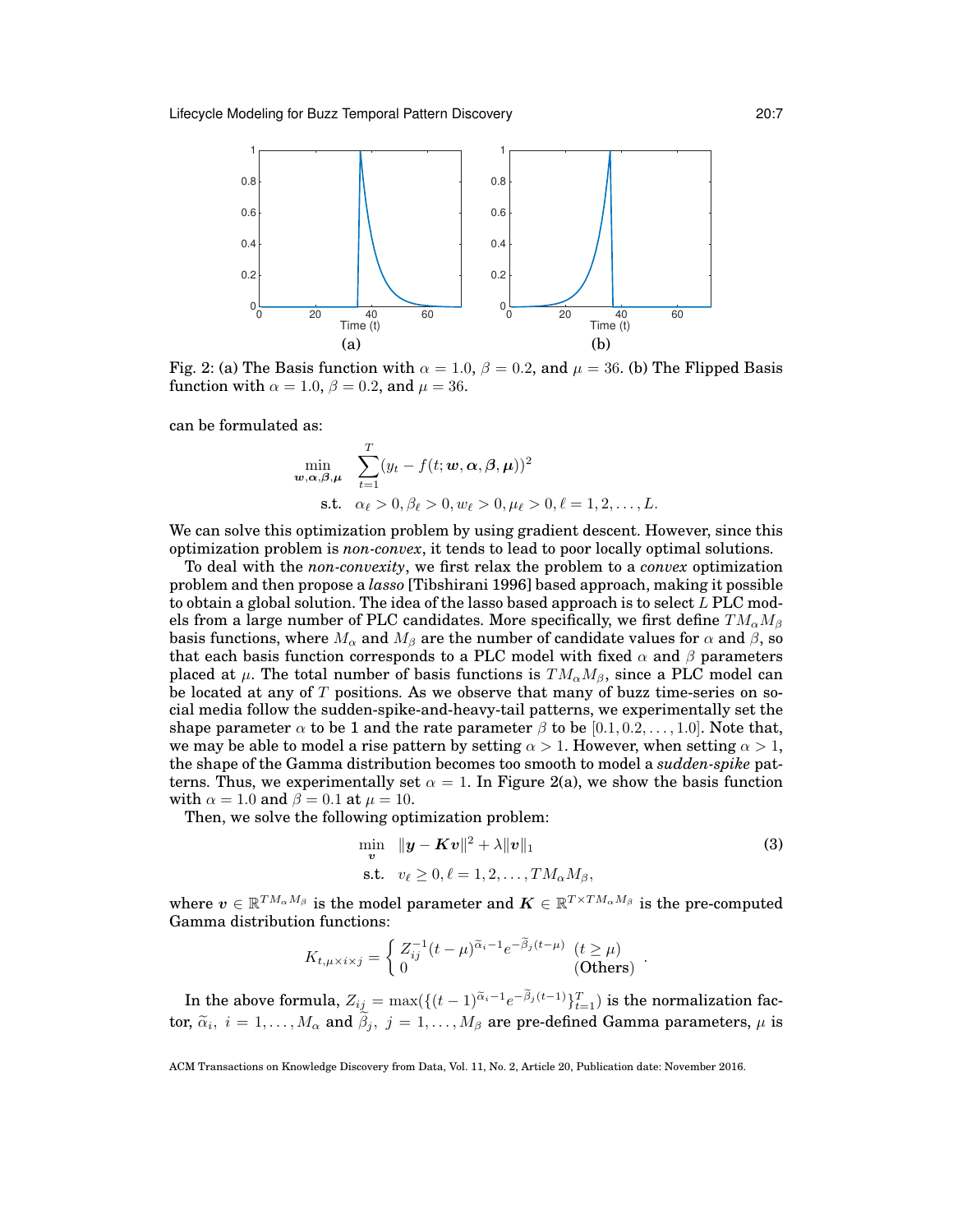the location index of a PLC model  $(t - \mu)$  indicates the shift of a PLC along x-axis), and  $||v||_1$  is the L1 regularizer to obtain a sparse solution. Since the optimization problem of Eq.(3) is *convex* with respect to v, Eq.(3) can be solved by using a state-of-the-art lasso optimization solver, and in this paper, we employ it with the *dual augmented Lagrangian* (DAL) based approach [Tomioka et al. 2011]. Since we use the L1 regularizer, we can select a small number of non-overlapped basis functions.

After the lasso fitting, we select  $L$  PLC models by ranking the estimated lasso parameter  $\hat{v}$ . Since each weight  $\hat{v}_\ell$  is related to a basis Gamma distribution function, we can obtain  $L$  Gamma distribution function parameters and their location indexes without further optimization. It may be possible to choose  $L$  PLCs by controlling the regularization parameter  $\lambda$ , however this may require running lasso several times, which tends to be computationally expensive. Therefore, we first obtain J PLC models  $(J > L)$  using a small regularization parameter, and then select L PLC models from them.

After fixing individual PLC parameters with lasso, we solve the following quadratic programming  $(QP)$  problem to obtain the corresponding weight w for each PLC model:

$$
\min_{\mathbf{w}} \quad \|\mathbf{y}-\widetilde{\mathbf{K}}\mathbf{w}\|^2, \quad \text{s.t.} \quad w_{\ell} \ge 0, \sum_{i=1}^L w_i = 1,
$$

where  $\widetilde{K} \in \mathbb{R}^{T \times L}$  is the selected L basis functions from K. We call this entire lasso based fitting framework as *PLC Lasso*.

In Figures 3(a1)-(c1), we illustrate several fitted buzz time-series obtained by the PLC Lasso. We also computed root squared mean error (RSME) between original and fitted curves. As can be observed, our proposed method can successfully fit different buzz time-series. Notice in Figure 3(c1) that the fitted curve generated by the lasso based method successfully captures the true peaks of the given time-series while discarding the remaining jagged noise.

#### **4.3. PLC Group Lasso**

The PLC Lasso implicitly assumes that a buzz consists of a *sharp-rise-and suddenfade* shape, and it is not suited for modeling *slow-rise patterns*. This is due to using a Gamma distribution for modeling all types of lifecycle patterns. To cope with this issue, we further propose a more general buzz modeling framework called the PLC Group Lasso. More specifically, we model each buzz by a mixture of basis functions as:

$$
g(t; \mathbf{w}, \boldsymbol{\alpha}, \boldsymbol{\beta}, \mu) = \sum_{k=1}^{b} w_k k(t; \alpha_k, \beta_k, \mu),
$$

where  $k(t, \alpha, \beta, \mu)$  is the basis function,  $\mu$  is the location of the pattern, w is the weight vector for the pattern, and  $\gamma_{\ell}$  is the parameters for the  $\ell$ -th basis function. Since we represent a lifecycle pattern by a mixture of basis functions, we can represent complex lifecycle patterns.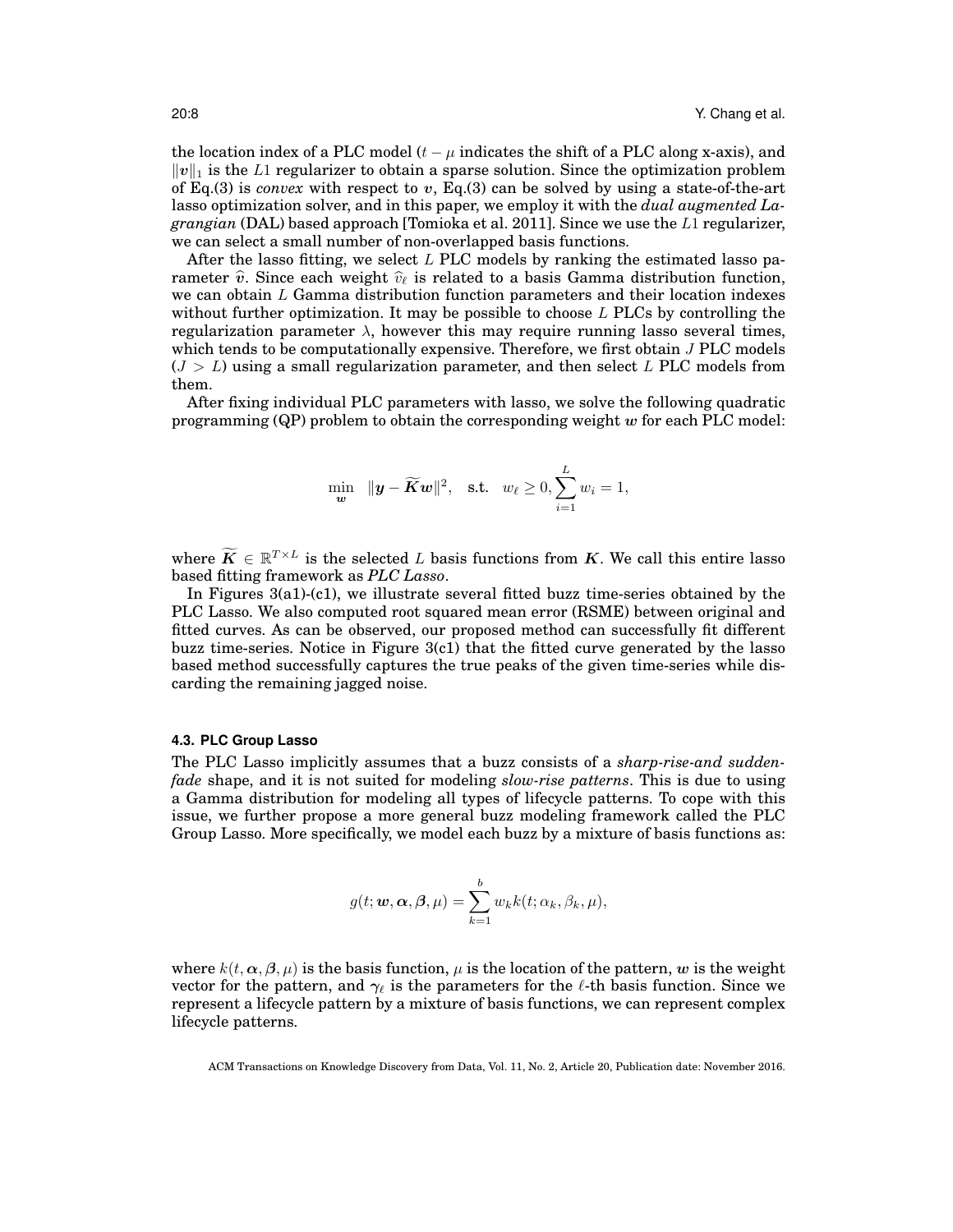

(d) Feature values of each time-series derived by PLC Lasso and PLC Group Lasso respectively.

|                                                                 | All time-series |  |                                                       | Buzz time-series |  |  |
|-----------------------------------------------------------------|-----------------|--|-------------------------------------------------------|------------------|--|--|
| Method                                                          |                 |  | $L = 2$ $L = 3$ $L = 4$ $L = 2$ $L = 3$ $L = 4$       |                  |  |  |
| PLC Lasso                                                       |                 |  | $0.0118$ $0.0097$ $0.0082$ $0.0126$ $0.0109$ $0.0099$ |                  |  |  |
| PLC Group Lasso   $0.0116$ 0.0103 0.0097   0.0107 0.0103 0.0101 |                 |  |                                                       |                  |  |  |
| (e) The RMSE of the PLC Lasso and the PLC group Lasso           |                 |  |                                                       |                  |  |  |

(e) The RMSE of the PLC Lasso and the PLC group Lasso.

Fig. 3: Illustrative examples of lasso based fitting. We use the real buzz collected from Twitter timeline. (a1)-(c1): PLC Lasso fitting results. (a2)-(c2): PLC Group Lasso fitting results. (d): Feature Values of Corresponding Methods. (e): The RMSE of the PLC Lasso and the PLC group Lasso for the Twitter timeline data. The "All data" includes in total 534 time-series, while the "Buzz time-series" includes 58 time-series which are systematically extracted from the entire 534 time-series by checking  $\max(y)-\min(y)$ 0.3.

Then, entire time-series can be modeled as:

$$
f(t; \mathbf{W}, \mathbf{\Gamma}_{\alpha}, \mathbf{\Gamma}_{\beta}, \boldsymbol{\mu}) = \sum_{\ell=1}^{L} g(t; \mathbf{w}_{\ell}, \alpha_{\ell}, \beta_{\ell}, \mu_{\ell})
$$

$$
= \sum_{\ell=1}^{L} \sum_{\mathbf{x} \in \mathbb{R}^{L}} w_{\ell,k} k(t; \alpha_{\ell,k}, \beta_{\ell,k}, \mu_{\ell})
$$
(4)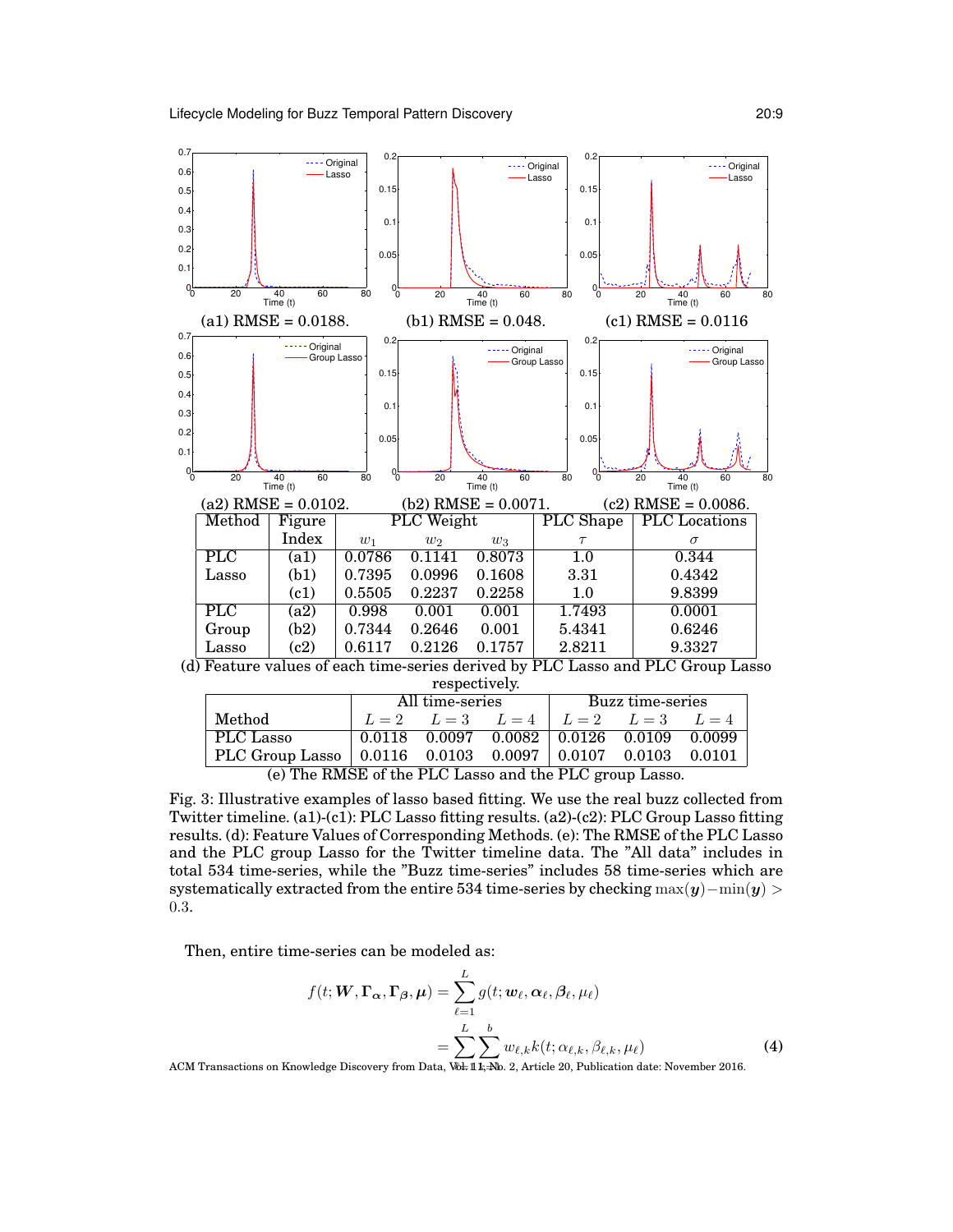where L is the number of rise and fade patterns,  $\mu_{\ell}$  is the location of  $\ell$ -th pattern,  $W = [w_1, \ldots, w_L]^\top \in \mathbb{R}^{b \times L}, w_{\ell} \in \mathbb{R}^b, \Gamma_{\alpha}$ , and  $\Gamma_{\beta}$  denote the set of weight vectors, the set of  $\alpha$  and the set of  $\beta$ , respectively. Note, Eq.(4) is a generalization of Eq.(2), as  $b = 1$ , these two equations are the same. Moreover, we also use the flipped version of the Gamma basis functions to represent slow rise pattern (See Figure 2(b)).

The optimization problem of fitting the time-series by a mixture of lifecycle models can be given as

$$
\min_{\mathbf{W}, \mathbf{\Gamma}_{\alpha}, \mathbf{\Gamma}_{\beta}, \mu} \quad \sum_{t=1}^{T} (y_t - f(t; \mathbf{W}, \mathbf{\Gamma}_{\alpha}, \mathbf{\Gamma}_{\beta}, \mu))^2
$$
\n
$$
\text{s.t.} \quad w_{k,\ell} > 0, \mu_k > 0, k = 1, 2, \dots, L.
$$

Similar to the PLC Lasso, we first relax the problem to a *convex* optimization problem. Specifically, we first fix the model parameters of basis functions  $\alpha$  and  $\beta$  by using a prior knowledge of rise and fade patterns and represent each time-series by  $T$  mixtures  $(T > L)$ :

$$
f(t; \mathbf{W}) = \sum_{\ell=1}^{T} \sum_{k=1}^{b} w_{\ell,k} k(t; \widetilde{\alpha}_k, \widetilde{\beta}_k, \mu = \ell)
$$
  
= 
$$
\sum_{\ell=1}^{T} \mathbf{w}_{\ell}^{\top} \mathbf{k}(t; \widetilde{\alpha}, \widetilde{\beta}, \mu = \ell),
$$

where  $k(t; \alpha, \beta, \mu = \ell) = [k(t; \alpha_1, \beta_1, \mu = \ell), \dots, k(t; \alpha_b, \beta_b, \mu = \ell)]^{\top}$  and  $\tilde{\alpha}$  and  $\tilde{\beta}$  are fixed parameters. Here, we use the same parameters  $\tilde{\alpha}$  and  $\tilde{\beta}$  for all PLC models.

In this model, since we place each rise and fade pattern model at every time  $t$ , they are highly overlapped each others over time. However, a spiking time-series tends to be sparse, that is, only a few  $w$  parameters are non-zero. To this end, we employ the group sparsity constraint for fitting.

Then, the final optimization problem can be written as:

$$
\min_{\mathbf{W}} \quad \sum_{t=1}^{T} (y_t - \sum_{p=1}^{T} \mathbf{w}_p^{\top} \mathbf{k}(t; \widetilde{\alpha}, \widetilde{\beta}, \mu = p))^2 + \lambda \sum_{p=1}^{T} \|\mathbf{w}_p\|_2
$$
\n
$$
\text{s.t.} \quad w_{\ell, p} \ge 0, \ \ell = 1, 2, \dots, b, \ p = 1, 2, \dots, T,
$$
\n
$$
(5)
$$

where  $\sum_{p=1}^T \| \bm{w}_p \|_2$  is the group regularizer and  $\lambda$  is the regularization parameter. The group regularizer consists of  $L_2$ -regularizer for w and  $L_1$  regularizer between groups  $\|w_1\|_2, \|w_2\|_2, \ldots, \|w_T\|_2$ . That is, the estimated parameter w tends to be dense within the group, and only a few groups (i.e.,  $w$ ) take non-zero values. Since the peaks are sparsely located in a temporal sequence, the group regularizer is an appropriate choice.

Since the optimization problem of  $Eq.(5)$  is *convex* with respect to W,  $Eq.(5)$  can be solved by using a state-of-the-art group lasso optimization solver. In this paper, we also employ the *dual augmented Lagrangian* (DAL) [Tomioka et al. 2011]. Since we use the group regularizer, we can select a small number of rise and fade patterns. We call this entire group lasso based fitting framework as *PLC Group Lasso*.

PLC Group Lasso does not need to specify a distribution for a PLC, and fitting with a PLC group can be more accurate than fitting with single PLC model. In this paper, we set  $\alpha$  candidates to 1 and  $\beta$  candidates to [0.1, 0.2, . . . , 1.0] for each PLC basis function. In Figures 3(a2)-(c2), we illustrate the same buzz time-series and their fitted results

ACM Transactions on Knowledge Discovery from Data, Vol. 11, No. 2, Article 20, Publication date: November 2016.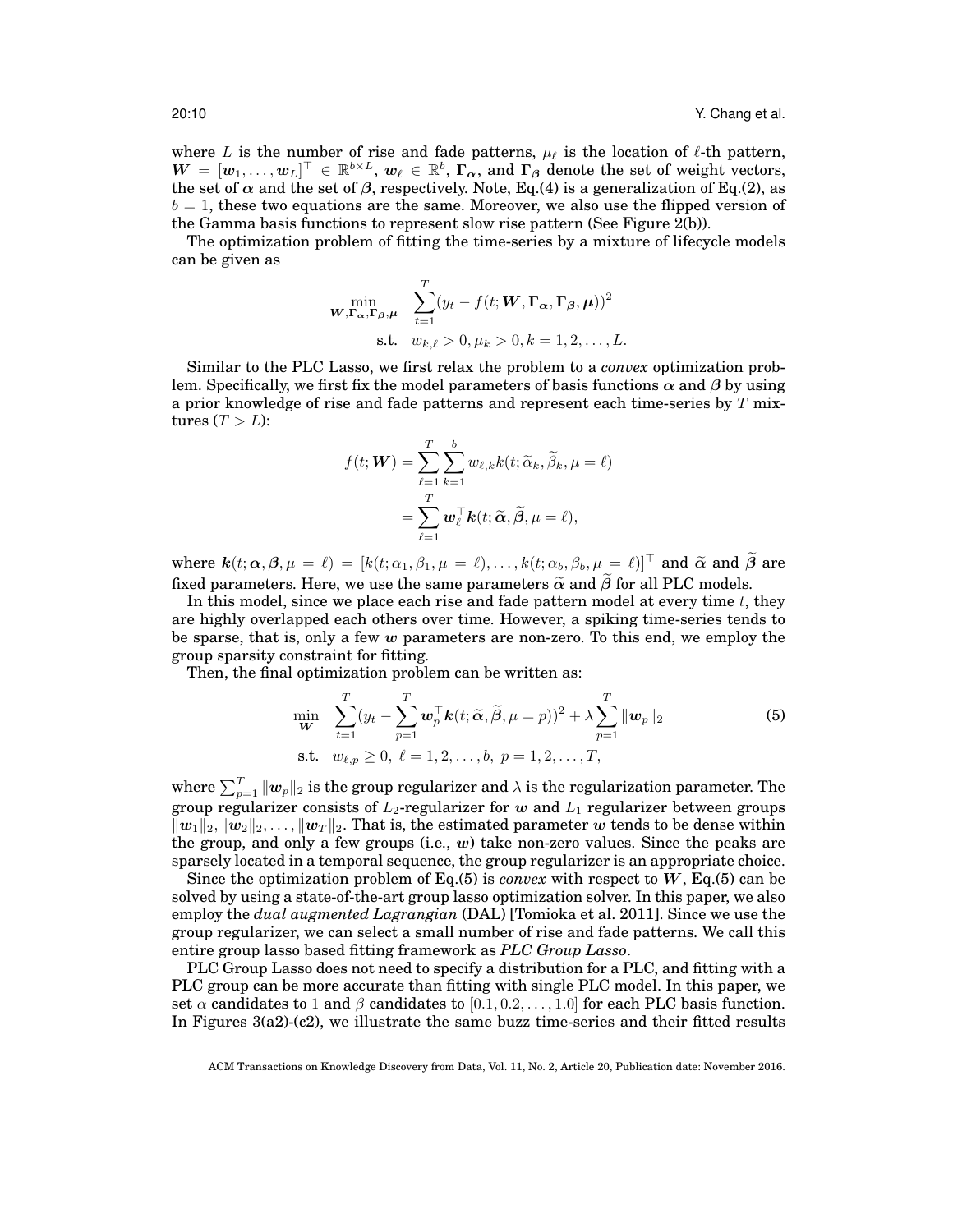Lifecycle Modeling for Buzz Temporal Pattern Discovery 20:11

by PLC Group Lasso, together with root squared mean error (RSME). Comparing with Figures 3(a1)-(c1), we observe that PLC Group Lasso tends to outperform PLC Lasso in fitting different buzz time-series. Figures 3(d) shows the RMSE comparison between the PLC Lasso and the PLC Group Lasso. The "All time-series" setup uses in total 534 time-series, while the "Buzz time-series" setup uses 58 time-series which are systematically extracted from the entire 534 time-series by checking  $max(\boldsymbol{y}) - min(\boldsymbol{y}) > 0.3$ . For the "All time-series" setup, the performance of the PLC Lasso tends to be better than the one of the PLC Group Lasso. Since the Twitter data includes non-buzz data in the 534 time-series, the performance of the both methods tends to be random. However, overall, both the PLC Lasso and the PLC Group Lasso perform well. For the "Buzz time-series" setup, the PLC Group Lasso tends to outperform the PLC Lasso. Thus, for modeling buzz time-series, the PLC Group Lasso is more suited than the PLC Lasso.

## **5. CLUSTERING BUZZES USING LIFECYCLE MODELS**

According to Section 4, we can successfully model each time-series either as a mixture of L PLC models using PLC Lasso, or as a mixture of PLC groups using group lasso, then represent the sequence as a set of model parameters. In this section, we first propose three types of features for characterizing buzz time-series. Then, in order to discover underlying similar patterns in a set of buzz time-series, we propose a novel probabilistic graphical model, K-Mixture of Product Lifecycle (K-MPLC), to cluster N time-series based on their PLC parameters.

## **5.1. Feature Extraction**

We obtain estimated model parameters  $w, \alpha, \beta$ , and  $\mu$  for each buzz time-series using the PLC Lasso or PLC Group Lasso method. However, some of those parameters may not be useful for buzz clustering. For example, if buzz time-series are not aligned according to their peak positions, location of each PLC or each PLC group varies, and it may not be possible to obtain meaningful clusters using absolute PLC or PLC group locations. Thus, in this paper, we propose three types of effective and robust features for characterizing buzz time-series.

**PLC weight parameter**: To capture the shape information of a time-series, we use the normalized weight parameters obtained by PLC Lasso or PLC Group Lasso fitting  $\hat{w}$ . The number of weight parameters depends on the number of PLC models or PLC groups.

**PLC shape parameter**: we propose the following feature to discriminate sharp-tailed from heavy-tailed buzz sequences. For PLC Lasso, we use:

$$
\tau = \frac{1}{\beta_{i_{\max}}},
$$

where  $i_{\text{max}}$  is the index of the largest PLC with respect to weight w, and this feature is designed to discriminate time-series in Figures 3(a1) from 3(b1); for PLC Group Lasso, we compute:

$$
\tau = \frac{1}{|S_{i_{max}}|} \sum_{\ell \in |S_{i_{max}}|} \frac{\widehat{w}_{i_{max},\ell}}{\beta_{i_{max},\ell}},
$$

where  $i_{\text{max}}$  is the index of the largest PLC group with respect to weight w, and S is the set of indices of non-flipped Gamma parameter which decides whether the temporal pattern is sharp-tailed or heavy-tailed.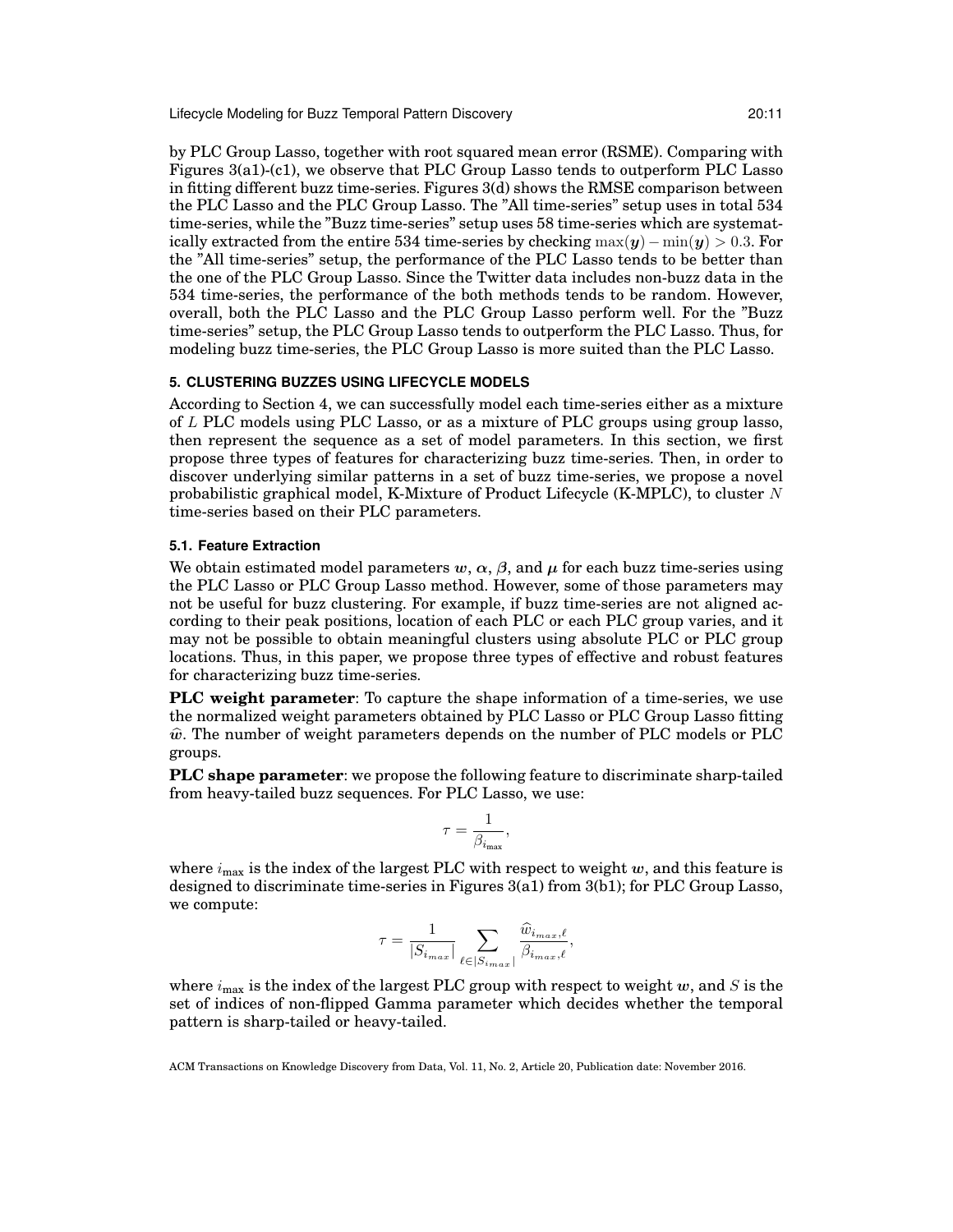**Standard deviation of PLC locations**: we propose the following feature to discriminate buzz time-series with single peak from multiple peaks. For PLC Lasso, we leverage

$$
\sigma = \sqrt{\frac{1}{L} \sum_{k=1}^{L} \widehat{w}_k (\mu_k - \mu')^2},
$$

where  $\mu_1, \ldots, \mu_L$  are locations of PLCs and  $\mu' = \sum_{k=1}^L \hat{w}_k \mu_k$  is their weighted mean.<br>Note that, since we want to focus on PLCs with large weight parameters, we use the weighted variant of standard deviation. For PLC Group Lasso, we use the same formula as above, to compute the standard deviation of all PLC group locations.

In Figures 3(d), we illustrate the extracted feature values via PLC Lasso or PLC Group Lasso approach from the same temporal sequences, assuming each time-series is modeled with a mixture of 3 PLC models or a mixture of 3 PLC groups.

#### **5.2. Clustering Buzzes using K-MPLC**

To discover the underlying similar patterns of buzz time-series, we propose a probabilistic graphical model, K-Mixture of Product Lifecycle (K-MPLC), to cluster  $N$  timeseries into  $K$  groups. Throughout this paper, we assume  $K$  is known.

Suppose that we are given  $N$  buzz time-series and their corresponding parameters  $\boldsymbol{W} = [\boldsymbol{w}_1,\ldots,\boldsymbol{w}_N] \in \mathbb{R}^{L \times N}, \ \boldsymbol{\tau} \in \mathbb{R}^N, \ \text{and} \ \boldsymbol{\sigma} \in \mathbb{R}^N.$  Given distinct characteristics over different parameter vectors, we use a Dirichlet distribution to model the weight vector w as its sum needs to be 1. Since  $\tau$  and  $\sigma$  take positive values, we use the Gamma distribution to model them separately. The graphical model we propose is shown in Figure 4.

Specifically, the probability for each instance is:

$$
p(\boldsymbol{w}, \tau, \sigma | \boldsymbol{\pi}, \boldsymbol{\Theta}, \boldsymbol{a}, \boldsymbol{b}, \boldsymbol{a}', \boldsymbol{b}') = \sum_{k=1}^{K} \pi_k p(\boldsymbol{w} | \boldsymbol{\theta}_k) p(\tau | a_k, b_k) p(\sigma | a'_k, b'_k).
$$

Here,  $\boldsymbol{\pi} = [\pi_1, \dots, \pi_K]^\top$  are the mixture weights, and

$$
p(\mathbf{w}|\boldsymbol{\theta}_k) = C(\boldsymbol{\theta}_k) \prod_{i=1}^L w_i^{\theta_{ki}-1},
$$

$$
p(\tau|a_k, b_k) = \frac{b_k^{a_k}}{\Gamma(a_k)} \tau^{a_k-1} e^{-b_k \tau},
$$

$$
p(\sigma|a'_k, b'_k) = \frac{b'_k^{a'_k}}{\Gamma(a'_k)} \sigma^{a'_k-1} e^{-b'_k \sigma}
$$

are Dirichlet and Gamma distributions,  $C(\theta) = \frac{\Gamma(\sum_{i=1}^{L} \theta_i)}{\Gamma(\theta_1) \Gamma(\theta_2) \dots \Gamma(\theta_L)},$  and  $\Gamma(a) =$  $\int_0^\infty t^{a-1}e^{-t}dt.$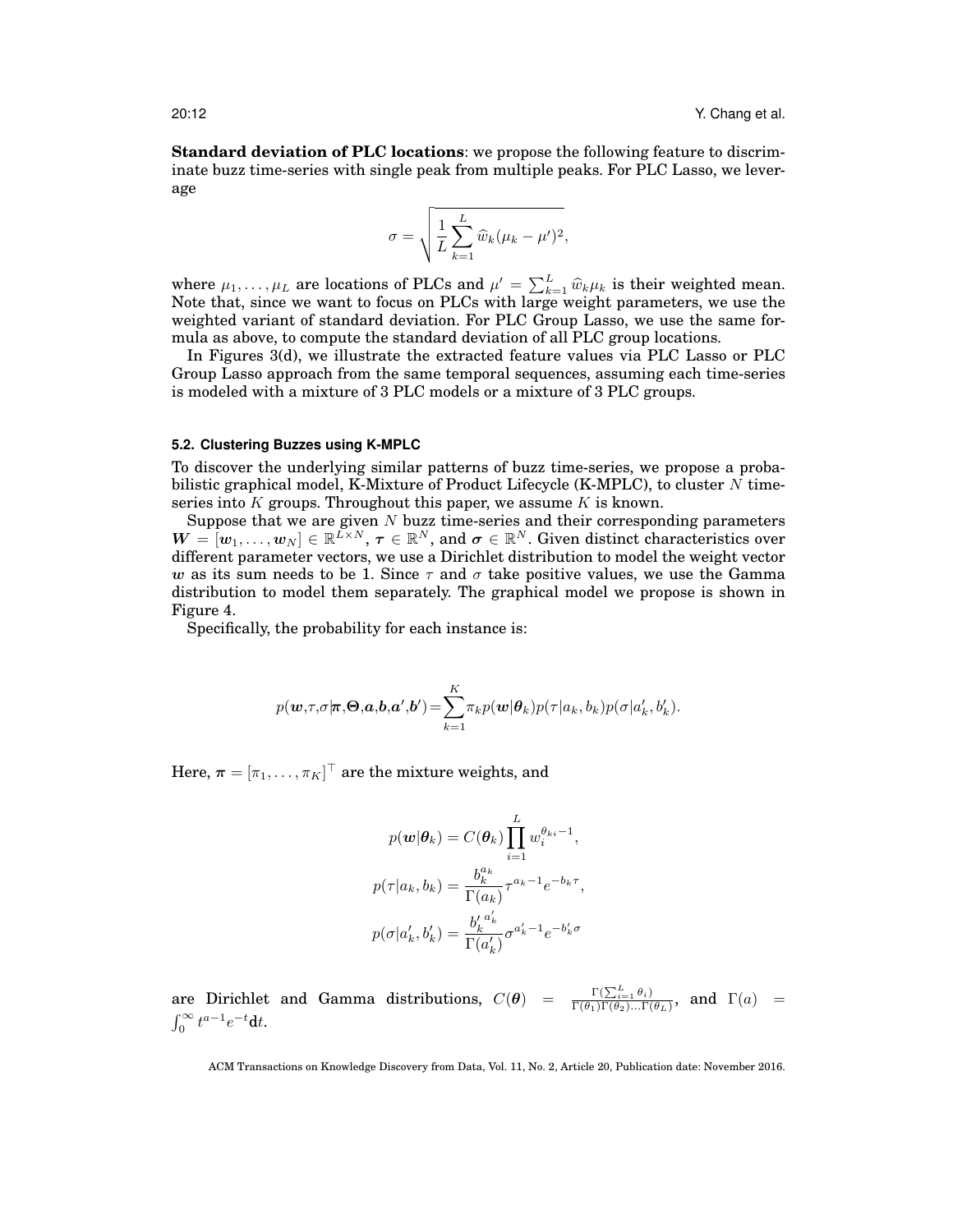

Fig. 4: Graphical Model of K-MPLC.

In this paper, we use maximum likelihood estimation to estimate the model parameters. Specifically, the optimization problem for the proposed model can be given as:

$$
\max_{\boldsymbol{\pi},\boldsymbol{\Theta},\boldsymbol{a},\boldsymbol{b},\boldsymbol{a}',\boldsymbol{b}'} \quad \sum_{j=1}^N \log p(\boldsymbol{w}_j,\tau_j,\sigma_j | \boldsymbol{\pi},\boldsymbol{\Theta},\boldsymbol{a},\boldsymbol{b},\boldsymbol{a}',\boldsymbol{b}'))
$$
\n
$$
\text{s.t.} \sum_{k=1}^K \pi_k = 1, \theta_{ik} > 0, a_k > 0, b_k > 0, a'_k > 0, b'_k > 0.
$$

In this paper we use the expectation-maximization (EM) algorithm to solve this problem. The complete likelihood function of the proposed model is given as:

$$
p(\boldsymbol{W}, \boldsymbol{\tau}, \boldsymbol{\sigma}, \boldsymbol{Z} | \boldsymbol{\pi}, \boldsymbol{\Theta}, \boldsymbol{a}, \boldsymbol{b}, \boldsymbol{a}', \boldsymbol{b}')
$$
  
\n
$$
= \prod_{k=1}^{K} \prod_{j=1}^{N} [\pi_k \cdot C(\boldsymbol{\theta}_k) \prod_{i=1}^{L} w_{ij}^{\theta_{ki}-1} \cdot \frac{b_k^{a_k}}{\Gamma(a_k)} \tau_j^{a_k-1} e^{-b_k \tau_j}
$$
  
\n
$$
\cdot \frac{b'_k^{a'_k}}{\Gamma(b'_k)} \sigma_j^{a'_k-1} e^{-b'_k \sigma_j} \big]^{z_{kj}},
$$

where  $Z$  is the latent variable of the mixture model.

Then, the expectation of complete log-likelihood function (a.k.a., Q function) can be given as:

$$
Q \triangleq E_{\mathbf{Z}}[\log p(\mathbf{W}, \boldsymbol{\tau}, \boldsymbol{\sigma}, \mathbf{Z} | \boldsymbol{\pi}, \boldsymbol{\Theta}, \boldsymbol{a}, \boldsymbol{b}, \boldsymbol{a}', \boldsymbol{b}')] = \sum_{k=1}^{K} \sum_{j=1}^{N} \{ \gamma_{kj} \log \pi_k + \gamma_{kj} \log C(\boldsymbol{\theta}_k) + \gamma_{kj} (\theta_k - 1) \sum_{i=1}^{L} \log w_{ij} + \gamma_{kj} a_k \log b_k - \gamma_{kj} \log(\Gamma(a_k)) + \gamma_{kj} (a_k - 1) \log(\tau_j) - \gamma_{kj} b_k \tau_j + \gamma_{kj} a'_k \log b'_k - \gamma_{kj} \log(\Gamma(a'_k)) + \gamma_{kj} (a'_k - 1) \log(z_{ij}) - \gamma_{kj} b'_k z_{ij} \},
$$
(6)

where  $\gamma_{kj} = E[z_{kj}]$  is the posterior probability.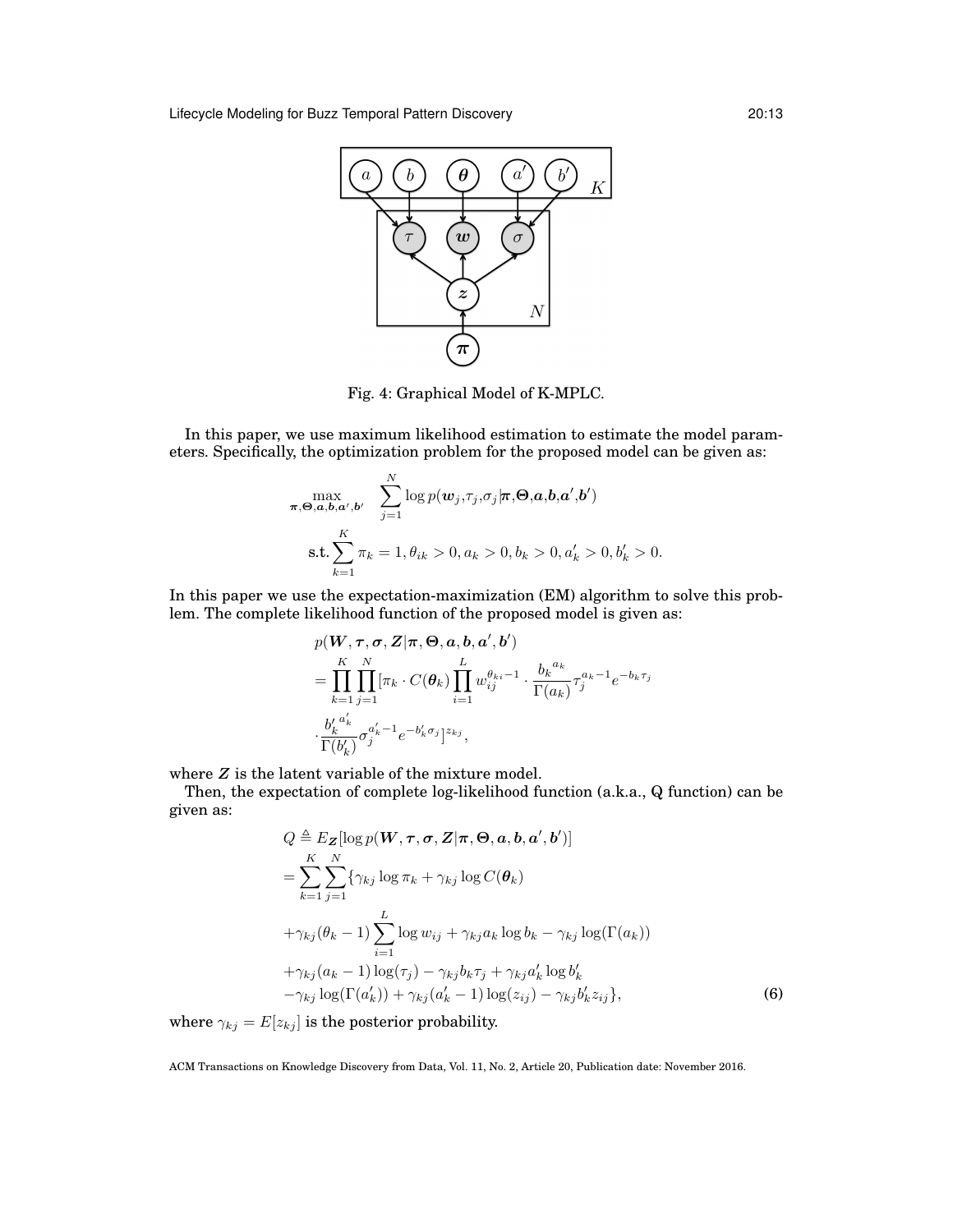**E-step:** The E-step is to compute posterior probability as:

$$
\gamma_{kj} = \frac{\pi_k p(\boldsymbol{w}_j | \boldsymbol{\theta}_k) p(\tau_j | a_k, b_k) p(\sigma_j | a'_k, b'_k)}{\sum_{\ell=1}^K \pi_k p(\boldsymbol{w}_j | \boldsymbol{\theta}_\ell) p(\tau_j | a_\ell, b_\ell) p(\sigma_j | a'_\ell, b'_\ell)}.
$$
\n(7)

**M-step:** M-step is to use maximum likelihood estimation to update each parameter over Q function. Due to the complexity of the Q function, the M-step contains several sub steps, if a sub step contains a close form, we will update it directly; otherwise, it requires iterations until it converges. In order to update the parameter  $\theta_k$  in the Dirichlet distribution, we use maximum likelihood estimation of Q function with respect to  $\theta_k$ . However, maximum likelihood estimation of Dirichlet distribution is not available in closed-form, and thus we apply an iterative approach for parameter estimation [Minka 2000]. The basic idea is gradient ascent, which iteratively steps along positive gradi- $\text{ent directions of Q function until convergence (Notice that } C(\boldsymbol{\theta}) = \frac{\Gamma(\sum_{i=1}^L \theta_i)}{\Gamma(\theta_1)\Gamma(\theta_2)...\Gamma(\theta_L)}). \text{ The}$ gradient ascent with respect to  $\theta$  is computed as:

$$
\frac{\partial Q}{\partial \theta_{ki}} = \sum_{j=1}^{N} \{ \gamma_{kj} \psi(\sum_{i=1}^{L} \theta_{ki}) - \gamma_{kj} \psi(\theta_{ki}) + \gamma_{kj} \log(w_{ij}) \},\
$$

where  $\psi(w) = \frac{\partial \log \Gamma(w)}{\partial w}$  is the digamma function.

Then, we update each  $\theta_{ki}$  until convergence as:

$$
d_{ki} = d_{ki}^{(old)} + \eta \frac{\partial Q}{\partial d_{ki}},
$$
\n(8)

where  $\eta > 0$  is the step size parameter. For choosing the step size of each gradient, we may use a line search method known as *Armijo's rule* [Patriksson 1999] .

Next, we show the maximum likelihood estimation of Gamma distribution. The gradient of the Q function with respect to  $a_k$  is given as:

$$
\frac{\partial Q}{\partial a_k} = \sum_{j=1}^N \gamma_{kj} \left\{ \log(b_k) - \frac{1}{\Gamma(a_k)} \frac{\partial \Gamma(a_k)}{\partial a_k} + \log(\tau_j) \right\}.
$$

Since there is no closed form solution, we use a gradient ascent approach to update  $a_k$ and  $b_k$  as:

$$
a_k = a_k^{(old)} + \eta \frac{\partial Q}{\partial a_k}, \quad b_k = \frac{\sum_{j=1}^N \gamma_{kj} a_k}{\sum_{j=1}^N \gamma_{kj} \tau_j}.
$$
 (9)

Similary, since the probability density function for  $\sigma$  is also Gamma, we can user a gradient ascent approach to update  $a_k'$  and  $b_k'$  as:

$$
a'_k = a'^{(old)}_k + \eta \frac{\partial Q}{\partial a'_k}, \ \ b'_k = \frac{\sum_{j=1}^N \gamma_{kj} a'_k}{\sum_{j=1}^N \gamma_{kj} \sigma_j}.
$$
 (10)

Next, we maximize the Q function with respect to  $\pi$ . Since we need to take the sumto-one constraint into account, we use a Lagrange multiplier  $\lambda$  as:

$$
Q + \lambda \left(\sum_{k=1}^K \pi_k - 1\right).
$$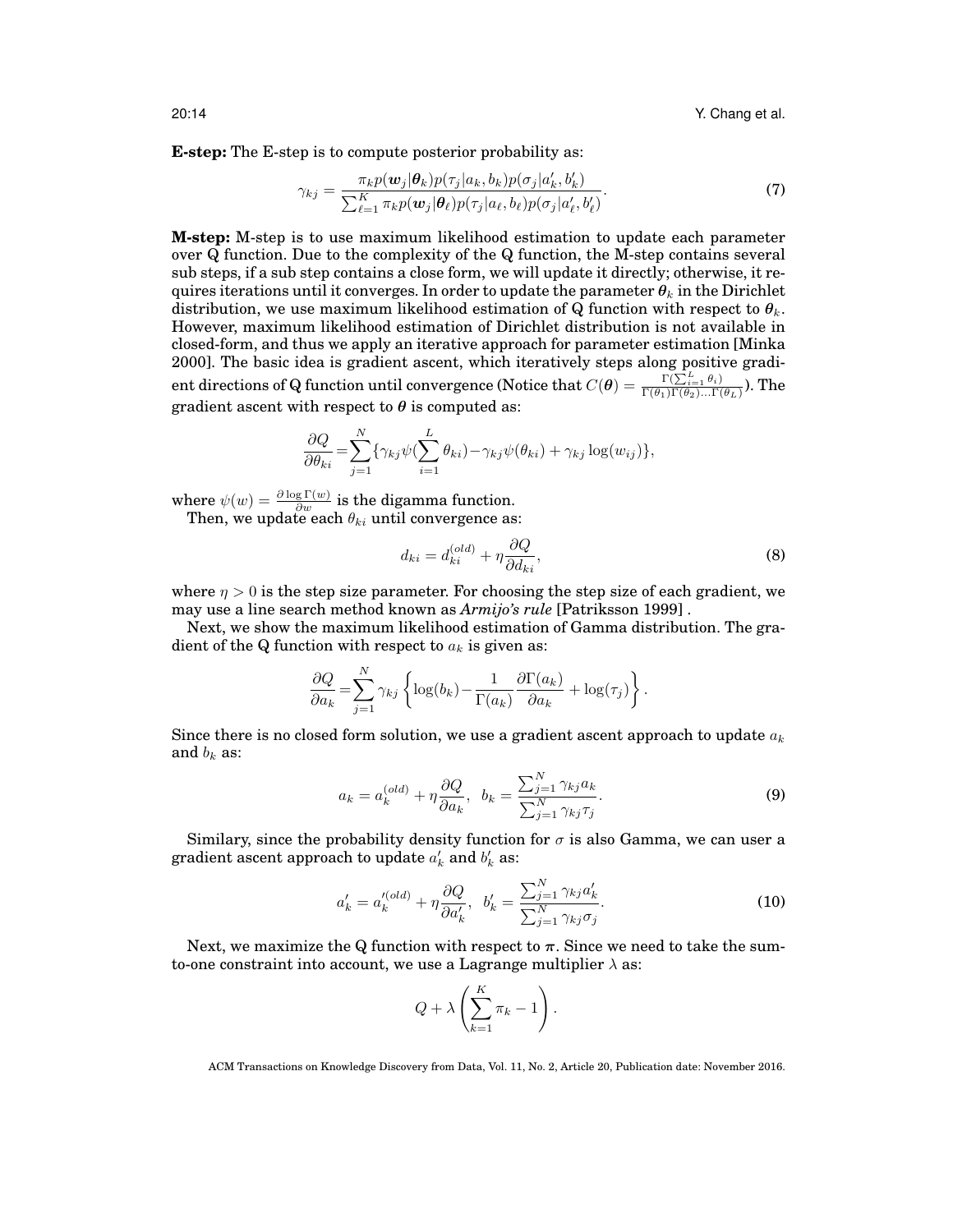Lifecycle Modeling for Buzz Temporal Pattern Discovery 20:15

Taking the derivative of the above equation with respect to  $\pi_k$  and equating it to zero, we have

$$
\pi_k = \frac{1}{N} \sum_{k=1}^{K} \gamma_{kj}.
$$
\n(11)

In summary, E-step is corresponding to Eq.(7), and M-step is corresponding to Eq.(8- 11). Finally, we cluster the jth buzz time-series based on the posterior probability as:

$$
\widehat{k}_j = \underset{k}{\operatorname{argmax}} \ \gamma_{kj}.\tag{12}
$$

## **6. BUZZ CLUSTERING EXPERIMENTS**

In order to cluster multiple time-series into several groups, it is natural for us to consider K-means algorithm and Gaussian mixture model (GMM) [Bishop and Nasrabadi 2006] as two baseline approaches. In addition, we compare the proposed methods with the following representative methods:

- **K-SC:** Yang and Leskovec [Yang and Leskovec 2011] proposed K-SC algorithm<sup>2</sup> , which is the state-of-the-art algorithm for buzz time-series clustering. K-SC is proposed to group similar time-series via aligning peaks, shifting over time-axis, and scaling over frequency-axis. K-SC can cluster time-series that can be aligned by shifting and scaling operations, but fails for sharp or heavy-tailed temporal sequences. Moreover, if two time-series share similar peak shapes but differ in the intervals between the peaks, K-SC cannot identify these two time-series as the same cluster through simple shifting or scaling.
- **SpikeM:** SpikeM<sup>3</sup> [Matsubara et al. 2012], which is the state-of-the-art algorithm for buzz time-series modeling, is considered another strong baseline. As SpikeM does not handle time-series clustering, we concatenate all parameters extracted by SpikeM as features for GMM, and we denote it as *SpikeM+GMM*.
- **DTW+Spectral:** We also compare with a DTW-based anytime clustering algorithm<sup>4</sup> [Zhu et al. 2012], which is denoted as *DTW+Spectral*, whose basic idea is first to generate a DTW matrix to measure the non-metric distance between any two time-series, then apply a spectral clustering algorithm on the DTW matrix.

Given two buzz modeling approaches proposed in this paper, PLC Lasso and PLC Group Lasso, we could combine each of them with K-MPLC to handle the buzz clustering task, and note them as *PLC Lasso + K-MPLC* and *PLC Group Lasso + K-MPLC* respectively. In our experiments, for PLC Lasso approach, we set  $\alpha$  to be 1 and  $\beta$  can take values of  $[0.1, 0.2, \ldots, 1.0]$ ; similarly, for PLC Group Lasso approach, we set  $\alpha$  to be 1 and  $\beta$  candidates to  $[0.1, 0.2, \ldots, 1.0]$  to represent the basis PLC functions as well. In order to differentiate the contribution of buzz modeling methods (e.g. PLC Lasso or PLC Group Lasso) from K-MPLC algorithm, we also combine the extracted features with GMM for clustering, which are denoted as *PLC Lasso + GMM* and *PLC Group Lasso + GMM* respectively. All experiments in this section are based on 10-fold cross validation, and those data points with big circles on different figures indicate that this proposed method outperforms all baseline approaches statistically significantly.

<sup>2</sup>http://snap.stanford.edu/data/ksc.html

<sup>3</sup>http://www.cs.cmu.edu/∼yasuko/SRC/spikeM.zip

<sup>4</sup>https://sites.google.com/site/anytimeclustering/

ACM Transactions on Knowledge Discovery from Data, Vol. 11, No. 2, Article 20, Publication date: November 2016.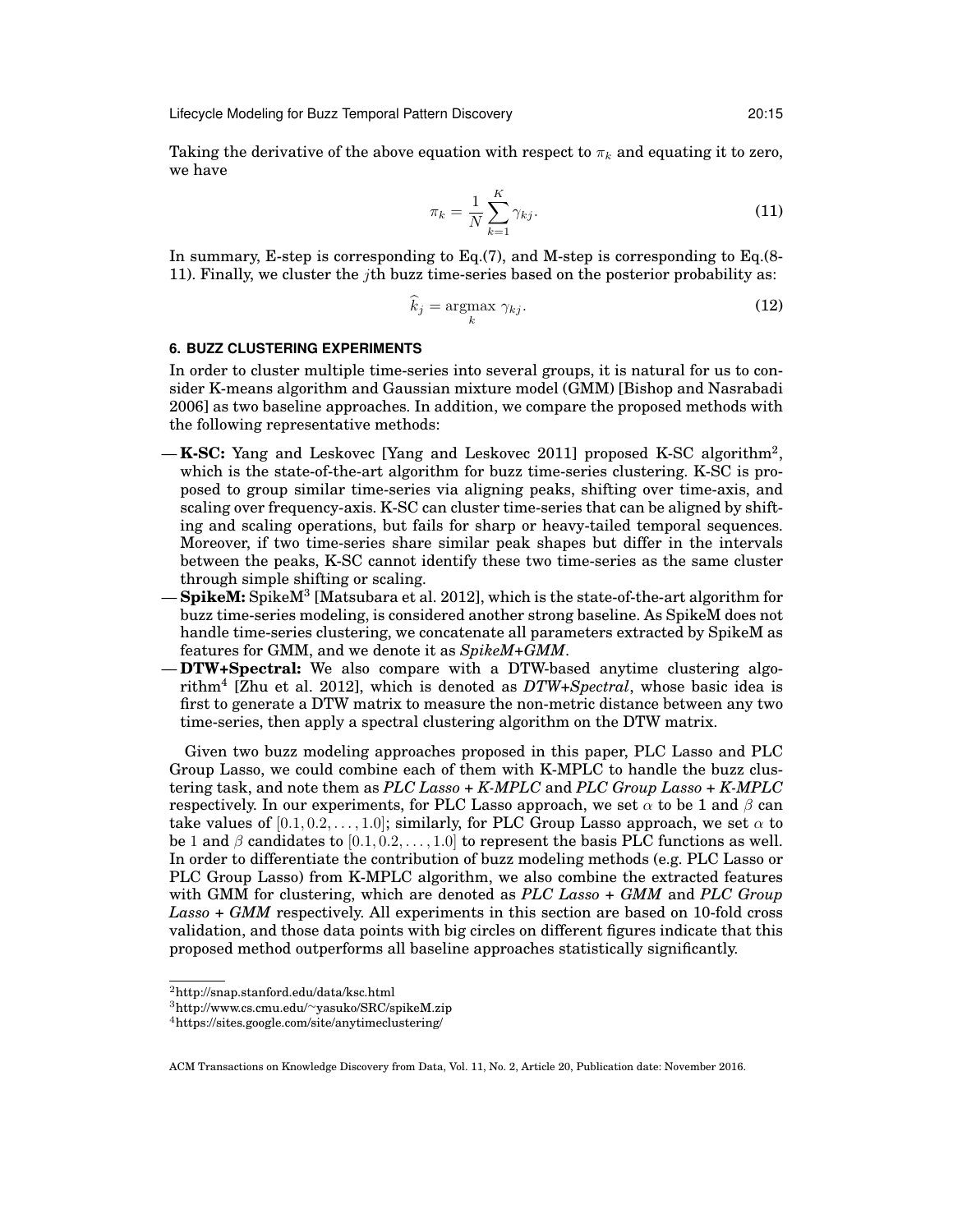

(a) Samples of synthetic dataset 1. (b) Samples of synthetic dataset 2.

Fig. 5: Illustrative examples of two synthetic datasets.

|                          | ARI    | <b>NMI</b> |
|--------------------------|--------|------------|
| K-Means                  | 0.034  | 0.232      |
| <b>GMM</b>               | 0.0111 | 0.0308     |
| K-SC                     | 0.001  | 0.017      |
| PLC Lasso + K-MPLC       | 1.0    | 1.0        |
| PLC Group Lasso + K-MPLC | 1.0    | 1.0        |

Table I: Clustering results on synthetic dataset 1. (Bold font indicates the proposed methods outperform all baseline approach statistically significantly)

## **6.1. Datasets**

**Synthetic Datasets:** For proof of concept, we build two synthetic datasets as follows. We first generate the first synthetic dataset to verify whether our proposed method can successfully discriminate time-series with single sharp peaks from curves with single heavy-tailed peaks. This dataset consists of two clusters: in cluster 1, we randomly generate 50 single sharp peak time-series based on the mixture of PLC models Eq.(2), whose  $\alpha_1$  follows a uniform distribution of [1.8,2.0],  $\beta_1$  follows a uniform distribution of [0.8,1.2], and  $\mu_1$  follows a uniform distribution of [1,30]; while in cluster 2, we randomly generate 100 single heavy-tailed peak time-series, whose  $\alpha_2$  follows a uniform distribution of [1.8,2.0],  $\beta_2$  follows a uniform distribution of [0.2,0.4], and  $\mu_2$  follows a uniform distribution of [1,30]. Figure 5 (a) shows 20 sample time-series in the synthetic dataset 1, where different color indicate corresponding cluster labels. Next, we generate the second synthetic dataset to verify whether the K-MPLC algorithm can successfully cluster time-series shifted along x-axis into the same group. The dataset contains 3 clusters, which are obtained from 3 distinct base time-series, and each timeseries is generated by a mixture of 3 PLC models. We shift each base time-series along the x-axis, and generate another 9 time-series, which belong to the same cluster. In total, we generate a synthetic dataset with 30 time-series, which belong to 3 clusters. Figure 5 (b) shows 15 sample time-series of the synthetic dataset 2, and different colors indicate corresponding cluster labels.

**Social Media Datasets:** To evaluate the effectiveness of our proposed methods, we build two benchmark datasets from social media as follows. We first selected thousands of high frequency search queries as candidate buzz topics, and collected tweets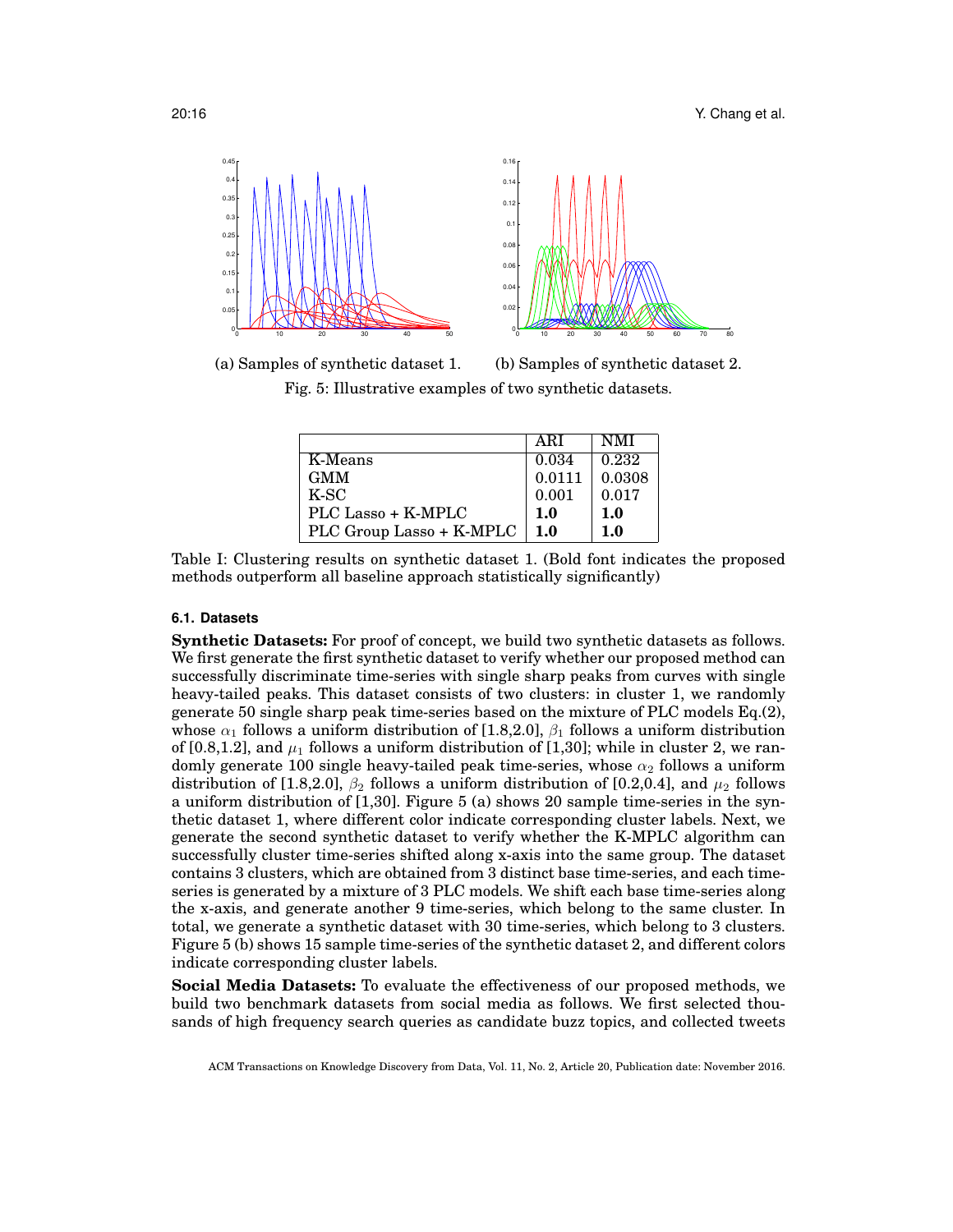Lifecycle Modeling for Buzz Temporal Pattern Discovery 20:17

|                          | ARI    | <b>NMI</b>    |
|--------------------------|--------|---------------|
| K-Means                  | 0.6678 | $\mid 0.6442$ |
| <b>GMM</b>               | 0.5812 | 0.6229        |
| K-SC                     | 0.7403 | 0.7103        |
| PLC Lasso + K-MPLC       | 1.0    | 1.0           |
| PLC Group Lasso + K-MPLC | 1.0    | 1.0           |

Table II: Clustering results on synthetic dataset 2. (Bold font indicates the proposed methods outperform all baseline approach statistically significantly)

containing those keywords using Twitter API<sup>5</sup> from June 22nd to August 8th, 2012. Then, we generated a time-series for the topic within a time window, considering the number of mentions of a topic per hour. If the number of mentions at time  $t$  in a topic is 10 times higher than the average mention numbers in the past 48 hours, we regard the topic at that time as a buzz topic. According to [Kwak et al. 2010; Chang et al. 2014], hot topics on social media lose their attraction quickly, therefore, we select a time window of 72 hours, and obtain a 72-dimension time-series y for each buzz topic. Finally, we collected one general buzz dataset and one sports buzz dataset. The general buzz dataset contains 534 buzz time-series: most of them are celebrity names, such as *Michael Phelps* and *Tyler Perry*; the rest are event names, such as *Euro 2012* and *UFC 148*. The sports buzz dataset contains 124 buzz time-series, and all of buzz topics are sports celebrity names, such as *Alex Morgan*, *Larry Bird*, *Dennis Rodman*, and these 2 datasets have some overlapping. In our experiments, temporal sequences are not aligned according to their peaks. That is, the data set used in this paper is a more challenging dataset than the one used for K-SC [Yang and Leskovec 2011]. All time-series in both datasets are manually labeled into 5 clusters based on their distinct temporal shapes: time-series containing single sharp peak are labeled as 1; sequences with single heavy-tailed peak are labeled as 2; curves with double sharp peaks are labeled as 3; time-series containing double peaks (at least one is heavy-tailed) are labeled as 4; time-series with more than 3 peaks are labeled as 5. Figure 8 shows one representative time-series from each cluster.

## **6.2. Evaluation Metrics**

In this paper, we use two widely used clustering evaluation metrics: Adjusted Rand Index (ARI) and Normalized Mutual Information (NMI)[Kaufman and Rousseeuw 2005], and both metrics are the larger the better.

— **Adjusted Rand Index (ARI):** Rand Index (RI) is to measure the accuracy of clustering result, given the clustering ground truth:

$$
RI = \frac{TP + TN}{TP + FP + TN + FN},
$$

where  $TP$  is the number of true positives,  $TN$  is the number of true negatives,  $FP$  is the number of false positives, and  $FN$  is the number of false negatives. The adjusted Rand index (ARI) is the corrected-for-chance version of the Rand index, which is based on the contingency table. ARI is defined as

$$
ARI = \frac{Index - ExpectedIndex}{MaxIndex - ExpectedIndex},
$$

<sup>5</sup>http://apiwiki.twitter.com/

ACM Transactions on Knowledge Discovery from Data, Vol. 11, No. 2, Article 20, Publication date: November 2016.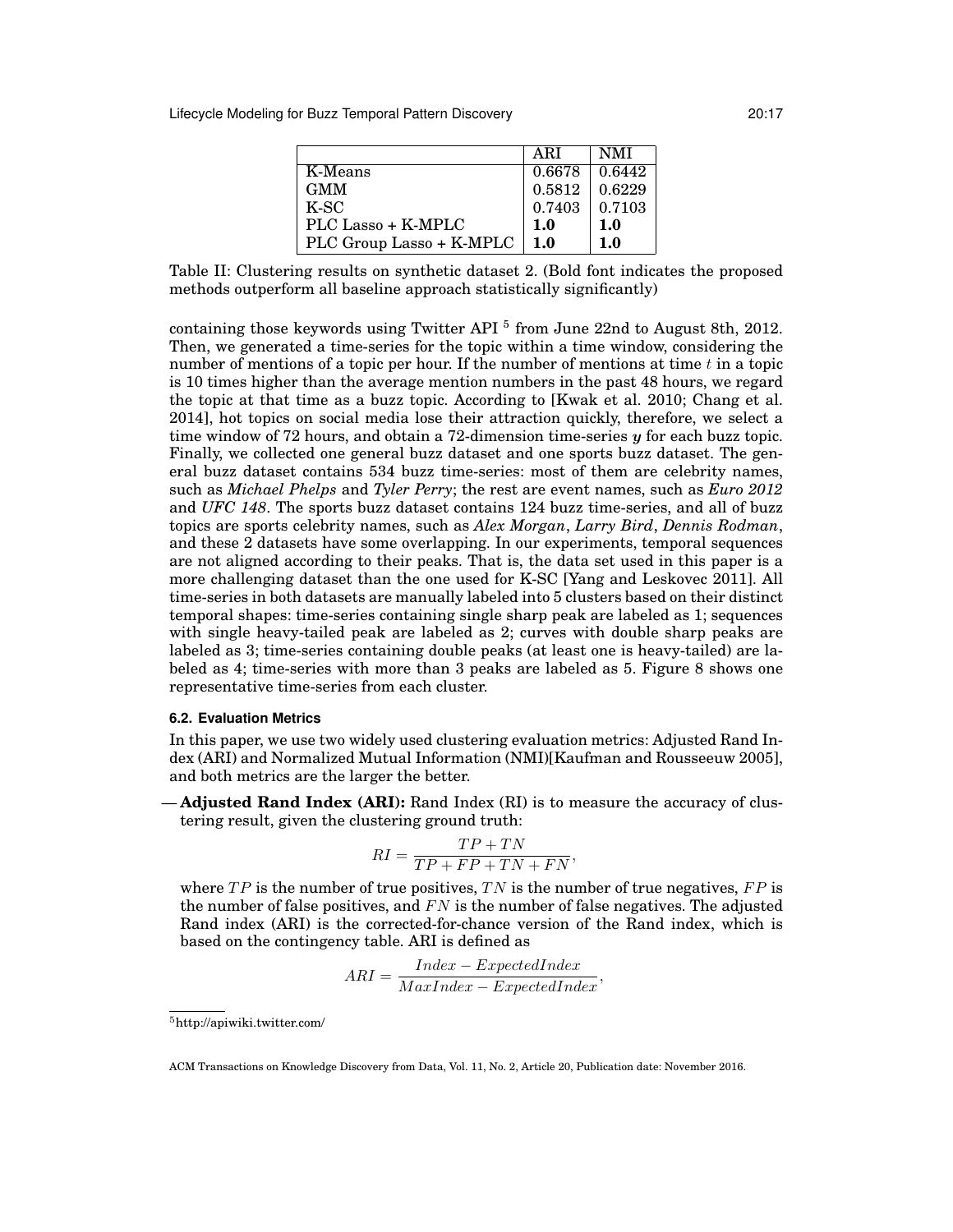where it ranges from -1 to 1.

 $-$ **Normalized Mutual Information (NMI):** Let us denote  $C$  be the set of clusters obtained from the ground truth and  $C'$  be the clustering result. Their mutual information  $MI(C, C')$  is defined as follows:

$$
MI(C, C') = \sum_{c_i \in C, c'_j \in C'} p(c_i, c'_j) \cdot \log \frac{p(c_i, c'_j)}{p(c_i) \cdot p(c'_j)},
$$

where  $p(c_i)$  and  $p(c'_j)$  refer to the probability of a data point belonging to cluster  $c_i$ and  $c'_j$ , and where  $p(c_i, c'_j)$  is the joint probability. The normalized mutual information (NMI) is defined as

$$
NMI(C, C') = \frac{MI(C, C')}{max(H(C), H(C'))},
$$

where  $H(C)$  and  $H(C')$  refers to the entropy of C and C'. After normalization, the NMI score ranges from 0 to 1.

#### **6.3. Experiments on Synthetic Datasets**

To demonstrate the effectiveness of our proposed methods, we first evaluate them using synthetic datasets. Table I shows clustering results on the synthetic dataset 1. As can be observed, K-MPLC combining with either PLC Lasso or PLC Group Lasso, obtain perfect result on this dataset. K-means and GMM perform poorly, since both algorithms cannot group similar curves if they are not aligned along x-axis. For K-SC, when curves from two different clusters have different shapes yet similar shapes after re-scaling, simply shifting along x-axis or scaling along y-axis is not sufficient for K-SC to group those time-series into the right clusters.

Table II shows clustering results on the synthetic dataset 2, where K-MPLC combining with either PLC Lasso or PLC Group Lasso, achieve perfect result as well. These synthetic experimental results clearly illustrate that K-MPLC can discriminate sharp peaks from heavy-tailed peaks and group time-series with multiple peaks correctly.

## **6.4. Experiments on General Buzz Dataset**

Figure 6 (a) represents the clustering results of different algorithms on the general buzz dataset. It clearly shows that *PLC Group Lasso + K-MPLC* performs the best among all algorithms, while *PLC Lasso + K-MPLC* performs the second best, and both improvements are statistically significant. K-SC and *DTW+Spectral* perform well among existing methods, and their results are comparable with *PLC Lasso + GMM* or *PLC Group Lasso + GMM*, which also indicates the contribution of K-MPLC model.

To further compare the proposed algorithm with other baseline approaches, we would like to evaluate them on more datasets. However, since building a real dataset from social media web sites is really expensive and time-consuming, we change the number of existing cluster labels to obtain more experimental results.

- **4-label clustering ground truth:** we combine the sequences originally labeled as 3 and 4 into the same cluster, while the remaining is the same.
- **3-label clustering ground truth (different number of peaks):** we combine the sequences originally labeled as 1 and 2 into one cluster, combine the sequences originally labeled as 3 and 4 into another same cluster, and leave the remaining the same.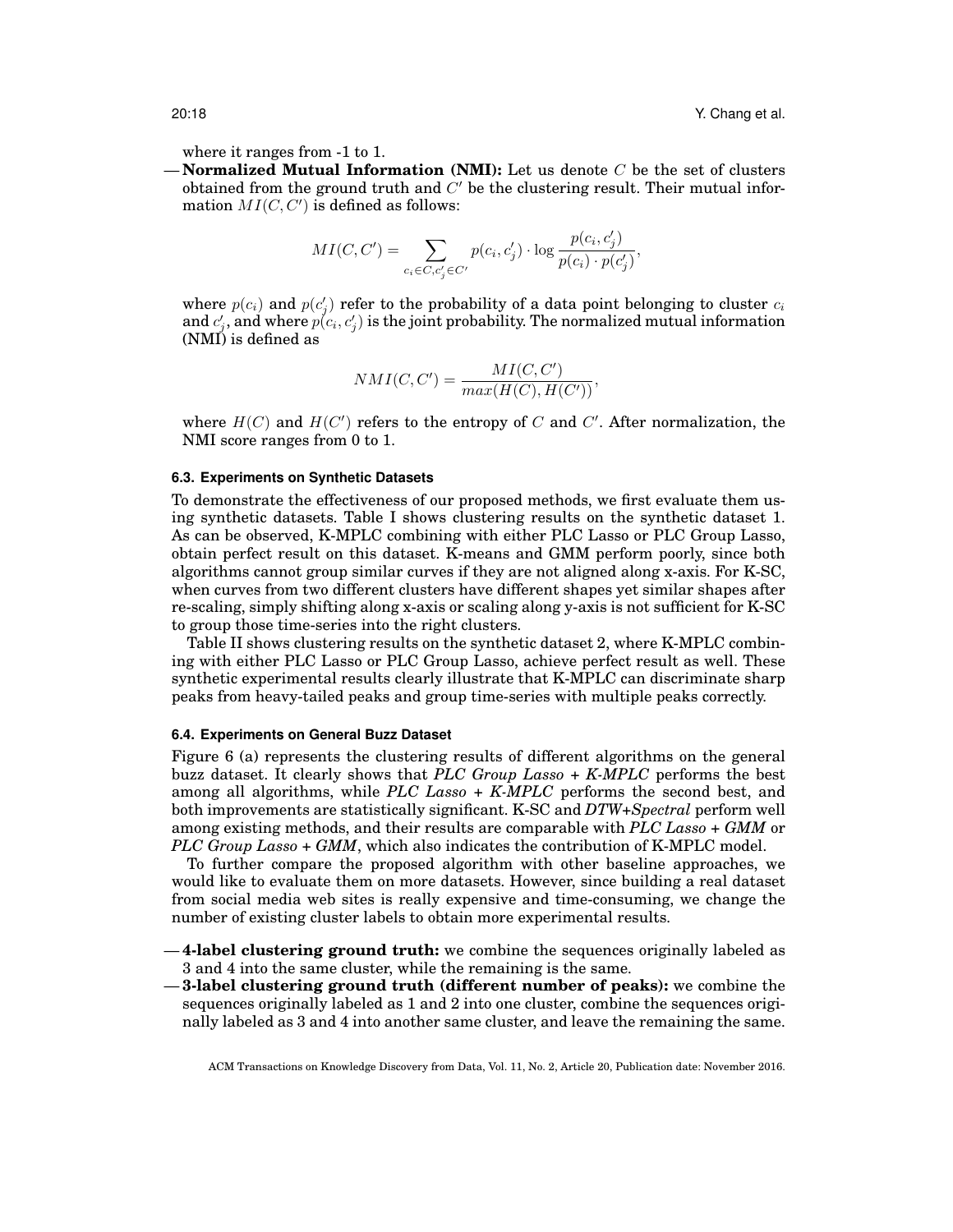



(a) Clustering results on 5-label ground truth. (b) Clustering results on 4-label ground truth.





(c) Clustering results on 3-label ground truth.

(d) Clustering results on 2-label ground truth.

Fig. 6: Clustering results on General Buzz Dataset with different Labels. (Big circles indicate the proposed method outperforms all baseline approach statistically significantly)

— **2-label clustering ground truth (Single peak vs. multiple peaks):** we combine the sequences originally labeled as 1 and 2 into one cluster, and combine the sequences originally labeled as 3, 4 and 5 into the other cluster.

Comparing with Figure 6 (a)-(d), overall, the observations are quite consistent: *PLC Group Lasso + K-MPLC* always performs the best, and *PLC Lasso + K-MPLC* performs the 2nd best, and all improvements are statistically significant; although *PLC Lasso + GMM* and *PLC Group Lasso + GMM* also make some improvements, but not always statistically significant; *DTW+Spectral* and K-SC perform well among existing approaches, and the DTW based approach is relatively more robust than K-SC on our datasets. Notice that, with decreasing of cluster numbers  $K$ , the difficulty of clustering also decreases. In our experiment, the absolute evaluation metrics of *PLC Group Lasso + K-MPLC* is increasing (ARI is 0.3921 when  $K = 5$ , and ARI is 0.5145 when  $K = 2$ , which also shows the effectiveness of our proposed method. On the other hand, K-SC and *DTW+Spectral* perform worse when K is smaller, such as  $K = 2$ . One possible reason is that one of two clusters consists of single sharp peak and single fat peak sequences. More specifically, for K-SC and *DTW+Spectral*, the distance between single sharp peak and single fat peak sequences can be larger than the one between single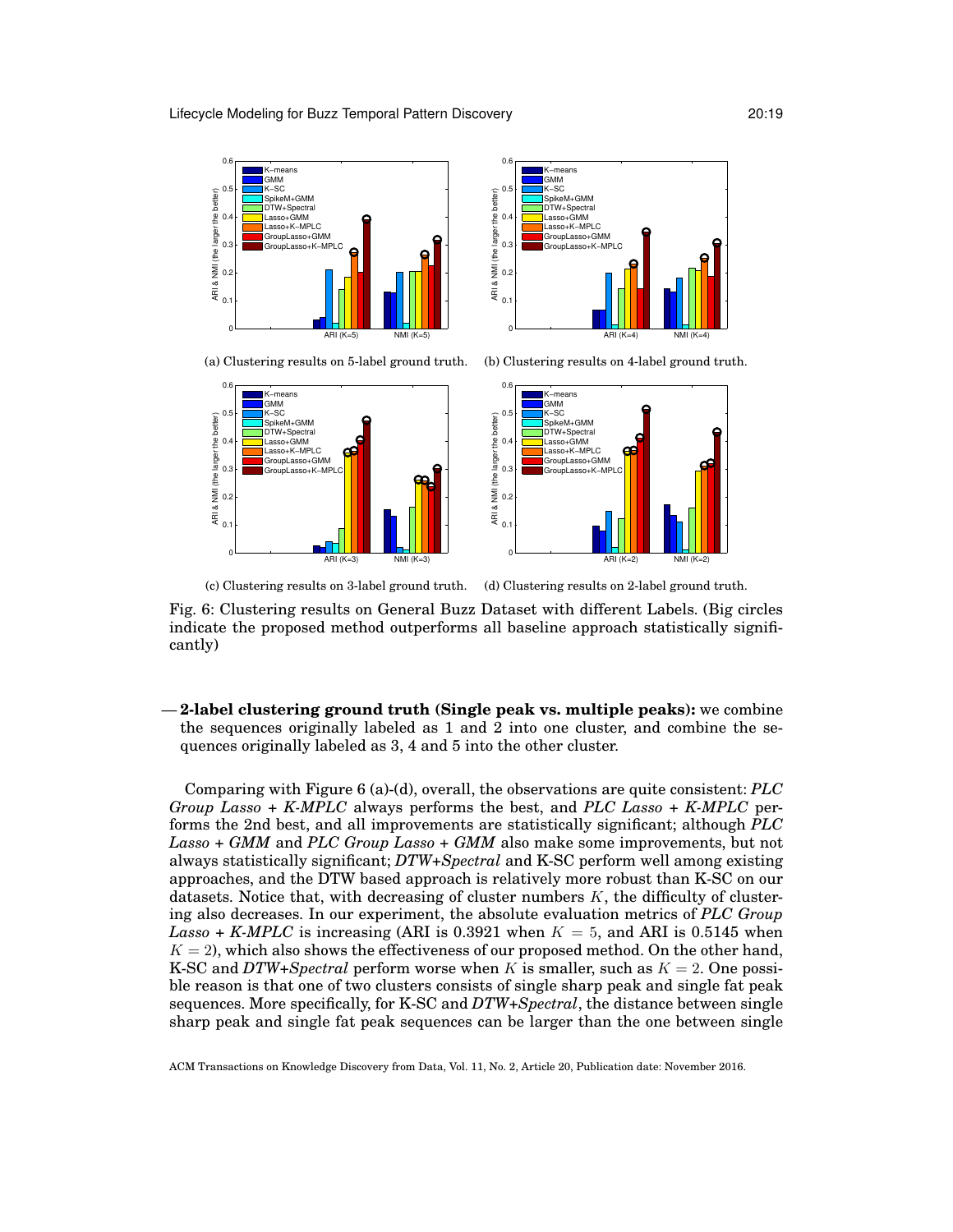

Fig. 7: Clustering Results on General Buzz Dataset with Different PLC or PLC group Numbers . (Big circles indicate the improvement is statistically significant comparing with different PLC or PLC group numbers)

sharp peak and multiple peaks sequences, and thus single peak and multiple peaks tends to be clustered together.

Figure 7 illustrates the clustering results with different PLC numbers L using *PLC Lasso + K-MPLC* or different PLC Group numbers using *PLC Group Lasso + K-MPLC*. Interestingly, modeling each sequence with a mixture of 3 PLC models consistently outperforms that of using 2 or 4 PLC models, although the outperforming is not always statistically significant. One possible explanation is that in our general buzz dataset, as the ground truth is to differentiate curves with 1 peak or 2 peaks from 3 or more peaks, representing each time-series as a mixture of 3 PLC models is the most appropriate, while leveraging 4 PLC models might bring in more noisy information, and leveraging 2 PLC models are least robust; however, when using PLC Group Lasso, as each rise-and-fade pattern is represented by a group of basis PLC models, and different basis PLC models in different PLC groups are more likely overlapped, which bring more noisy information for the buzz clustering task, as a result, PLC Group Lasso performs best when group number is 2.

#### **6.5. Experiments on Sports Buzz Dataset**

To investigate the relationship between clustering algorithms and buzz topical content, we evaluate K-MPLC on the sports buzz dataset, which consists of 124 sports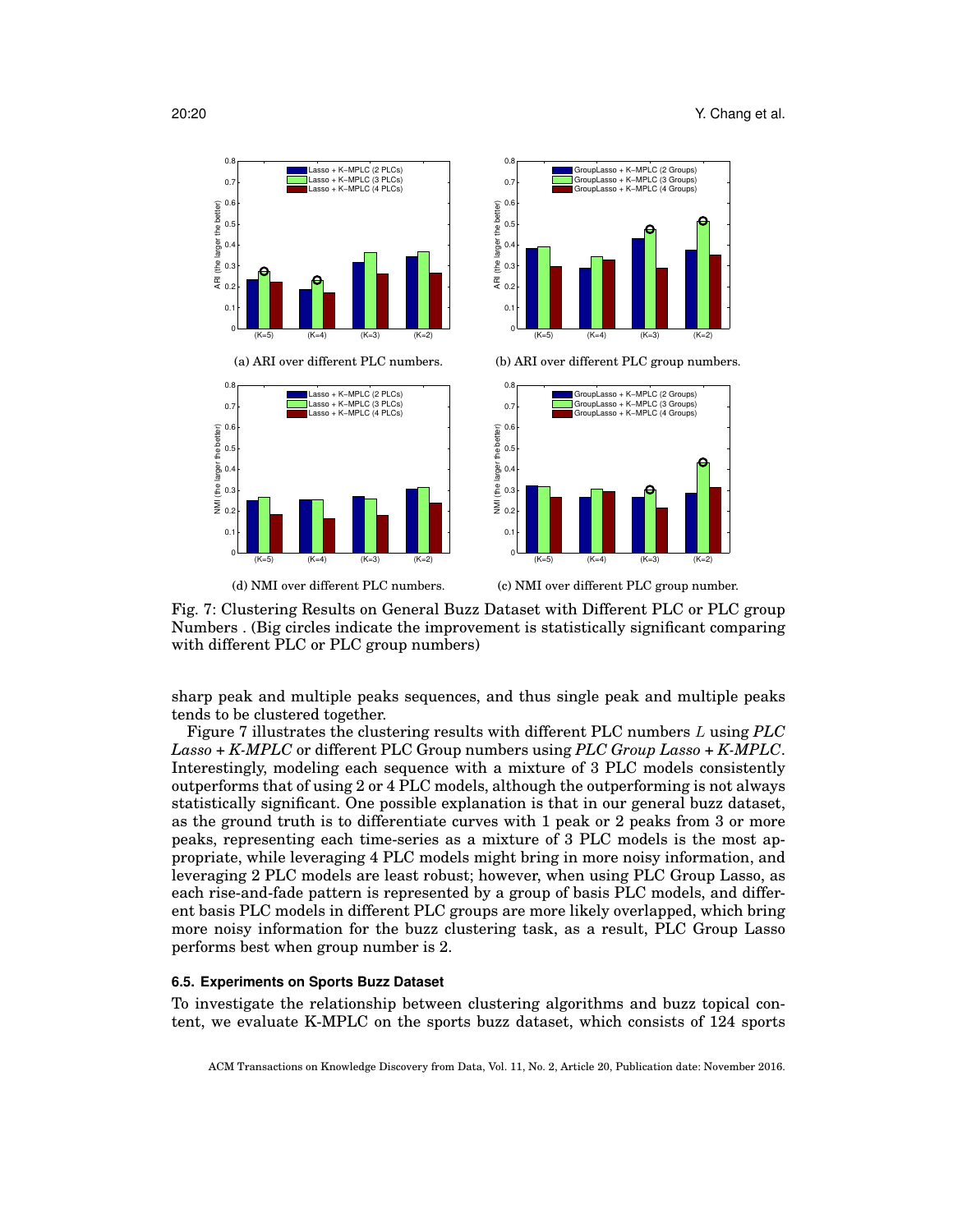|           | $# \nT \nopics$ | Representative Sports Buzz Topics                     |
|-----------|-----------------|-------------------------------------------------------|
| cluster 1 | 52(20)          | Alex Morgan, Anderson Silva, Ben Gordon, Jason Terry, |
|           |                 | Liu Xiang, Perry Jones III, Ray Allen, Silas Redd,    |
| cluster 2 | 29(7)           | Hope Solo, Jason Kidd, Nastia Liukin, Steve Nash,     |
|           |                 | Tyler Clary, Venus Williams                           |
| cluster 3 | 9(8)            | Asafa Powell, Matt Grevers, Usain Bolt,               |
|           |                 | Zara Phillips                                         |
| cluster 4 | 20(10)          | David Beckham, Larry Bird, Michael Johnson,           |
|           |                 | Michael Phelps, Oscar Pistorius                       |
| cluster 5 | 14(7)           | Dennis Rodman, Jeremy Lin, Kobe Bryant,               |
|           |                 | Lance Armstrong, Brett Favre                          |

Table III: Buzz topic examples in each cluster.



Fig. 8: Time-series example of each cluster.

buzz time-series, and all of them are sports celebrity names. As part of the dataset was collected during the London 2012 Olympics, i.e., there is a large number of Olympics related celebrities included. We explicitly labeled all sports buzz topics as Olympics topics or non-Olympics topics, and 52 out of 124 sports buzz topics are about Olympics celebrities. Comparing with Olympics buzz topics with non-Olympics buzz topics, 48.1% of Olympics buzz topics have 2 or more peaks, while only 25.0% of non-Olympics buzz topics have 2 or more peaks, which is due to the intensity of Olympics event: an athlete needs to compete several time (e.g., semi-final, final), and sometimes in multiple categories (e.g., different swimming events). As a result, Olympics celebrities tends to attract more mentions or discussions.

Table III shows the number of topics and samples of topics in each cluster center obtained by K-MPLC, where the number in the bracket in the second column indicates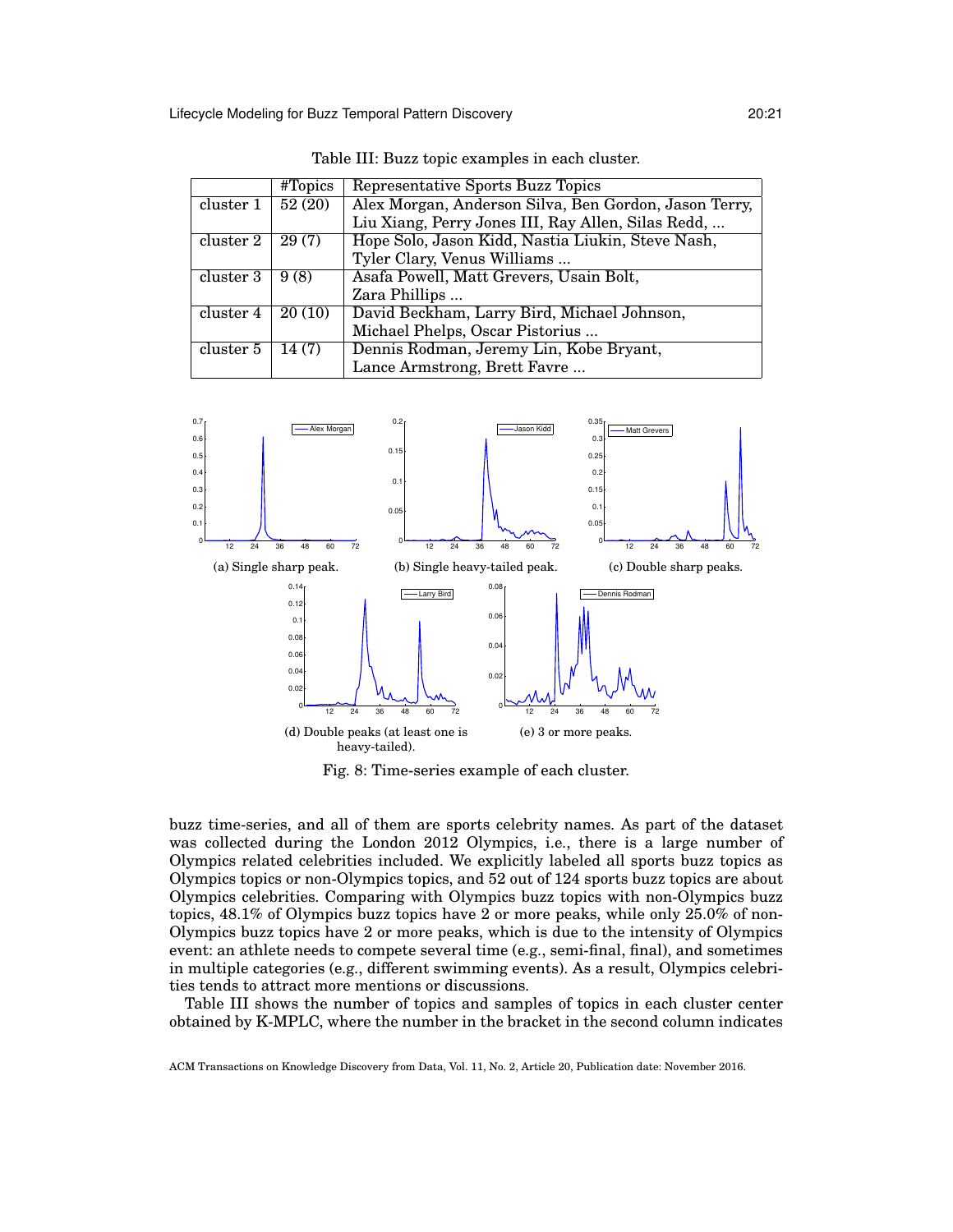

Fig. 9: Clustering results on Sports Buzz Dataset. (Big circles indicate the proposed method outperforms all baseline approach statistically significantly)



Fig. 10: Prediction Experimental Results. (Big circles indicate the proposed method outperforms two baseline approach statistically significantly)

the number of Olympics topics in that cluster. As can be seen, the cluster 4 and 5 contain more superstar sports celebrities than cluster 1 or 2, which indicates the number of buzz peaks is somehow correlated with celebrity popularity.

Figure 8 shows one representative time-series from each cluster, where the topics names are also listed in each sub figure. For example, Figure 8 (e) illustrates the occurrence of *Dennis Rodman* within a 72-hour period. Figure 9 illustrates the clustering results of different algorithms on the sports buzz dataset, where the observation is generally consistent to the clustering results on the general buzz dataset.

#### **7. BUZZ TYPE PREDICTION EXPERIMENTS**

Prediction based on time-series data extracted from social media is a challenging task, which is mainly used to predict stock market changes [Johan Bollen 2011] or political opinions [O'Connor et al. 2010; Conover et al. 2011]. Unlike stock market prediction, whose focus is to precisely predict the stock price value in the next adjacent time stamp, we try to predict whether there will be a burst in the near future. Our motivation is that there exists several major temporal shapes of attention of social media content [Yang and Leskovec 2011], therefore, as long as we can successfully classify a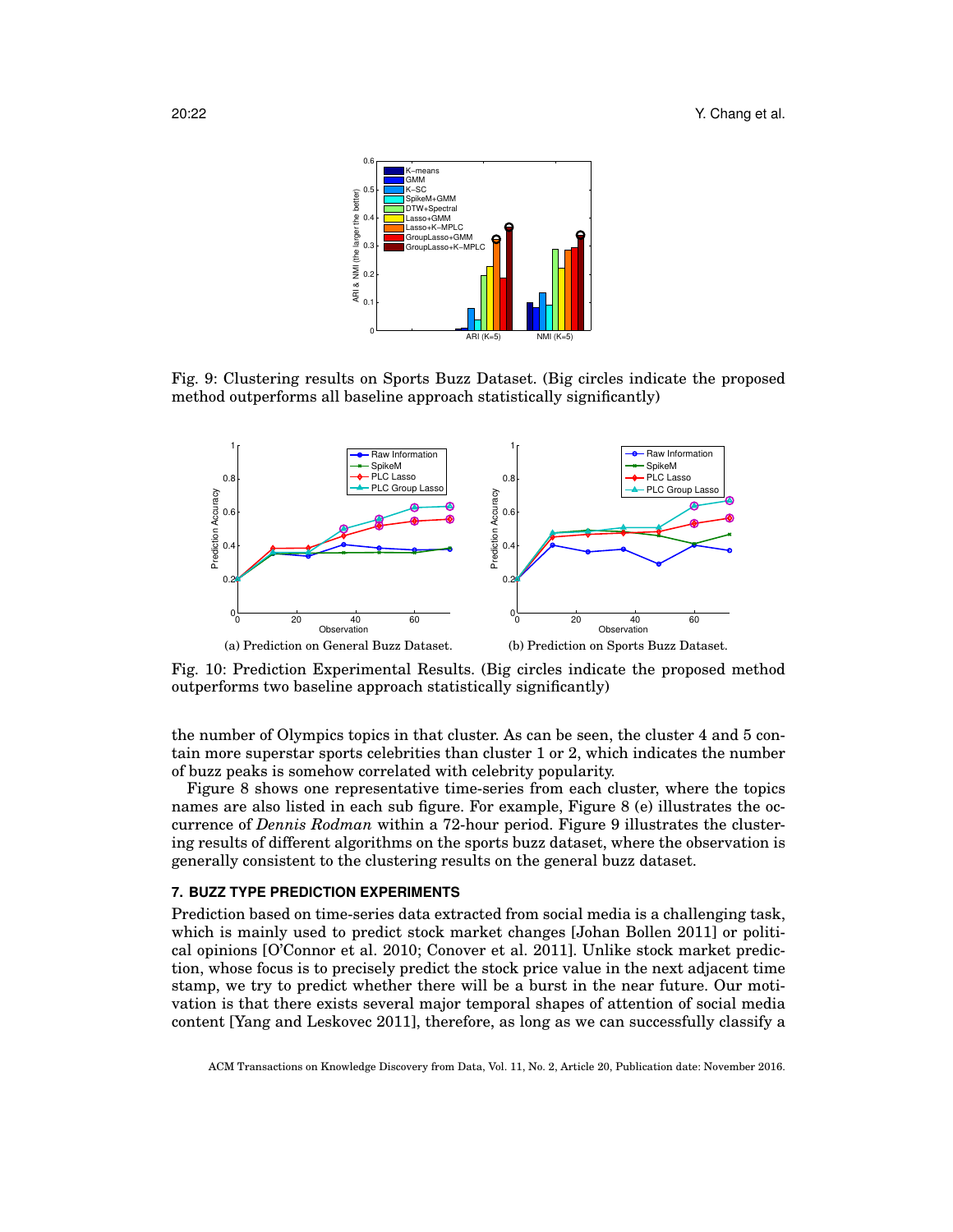buzz time-series belonging to which major temporal shapes based its partial segment, we could also effectively predict burst. As a consequence, we cast the buzz type prediction challenge as a classification problem: given our existing labeled datasets for buzzes clustering, we predict what is the label of each unknown buzz topics via cross validation. For example, given a partially observed time-series, if it is classified as category 1 (single sharp peak), it is less likely to attract a new burst in the next a few hours; while it is classified as category 5 (3 or more peaks), a new burst is more likely to be predicted in the near future. For those buzzing events, due to the dramatic volume change over time, most traditional time-series models, such as Auto-Regressive model [Blischke and Murthy 2000] or Birth-death process [Latouche and Ramaswami 1999] fail to generate a reliable prediction.

In this section, we try to solve the buzz type prediction task within a supervised learning framework. Given the whole sequence of each time-series data, we divide each sequence into 2 segments: *past segment* and *future segment*. For training data, both past and future segments are observed, while for testing data, only past segment is observed. We treat the past segment as a vector of features, the ground truth of the training data as the learning target, and we train a model; in testing, given an observed segment, the supervised learning model can be used to make a prediction. In this paper, we use logistic regression [Bishop and Nasrabadi 2006] as the supervised learning algorithm. As a baseline, we use each time-series as a feature vector; we also use SpikeM parameters extracted from each past segment as a feature vector; for our proposed method, we use the PLC Lasso parameters or PLC Group Lasso parameters extracted from each past segment as a feature vector.

Figure 10 illustrates the buzz type prediction results on both datasets using leave-1-out cross validation, and those data points with big circles indicate that our proposed method outperforms both baseline approaches statistically significantly. It is clear the PLC Group Lasso approach performances the best. When the full time-series (72 hours) is observed, the prediction accuracy on General Buzz Dataset is 0.6348, while the prediction accuracy on Sports Buzz Dataset is 0.6694; when the 60 hours partial time-series are observed, the prediction accuracy on General Buzz Dataset is 0.6273, while the prediction accuracy on Sports Buzz Dataset is 0.6371; when the 36 hours partial time-series are observed, the prediction accuracy on General Buzz Dataset is 0.5000, while the prediction accuracy on Sports Buzz Dataset is 0.5081. In the other words, although different buzz events might be independent each other, their time-series follow several patterns and such patterns can be predicted via supervised learning approach. Given partial observed testing data, the overall accuracy is close to the accuracy with fully observed testing data. As the General Buzz Dataset contains more temporal sequences than the Sports Buzz Dataset, more data points based on General Buzz Dataset are statistically significantly better than baseline approaches. Notice in Figure 10(b), the prediction result using PLC Lasso is not monotonic increasing. One possible reason is due to the noisy data, and we will improve the buzz prediction in future work.

## **8. CONCLUSION AND FUTURE WORK**

In this paper, we presented our study to model the sudden spikes and heavy-tailed patterns of buzz events on social media with product lifecycle models (PLC). Specifically, we model a time-series with PLC mixture model or PLC group mixture model, and propose an efficient lasso or group lasso based optimization approach for parameter estimation. Then, we proposed a novel probabilistic graphical model to cluster buzz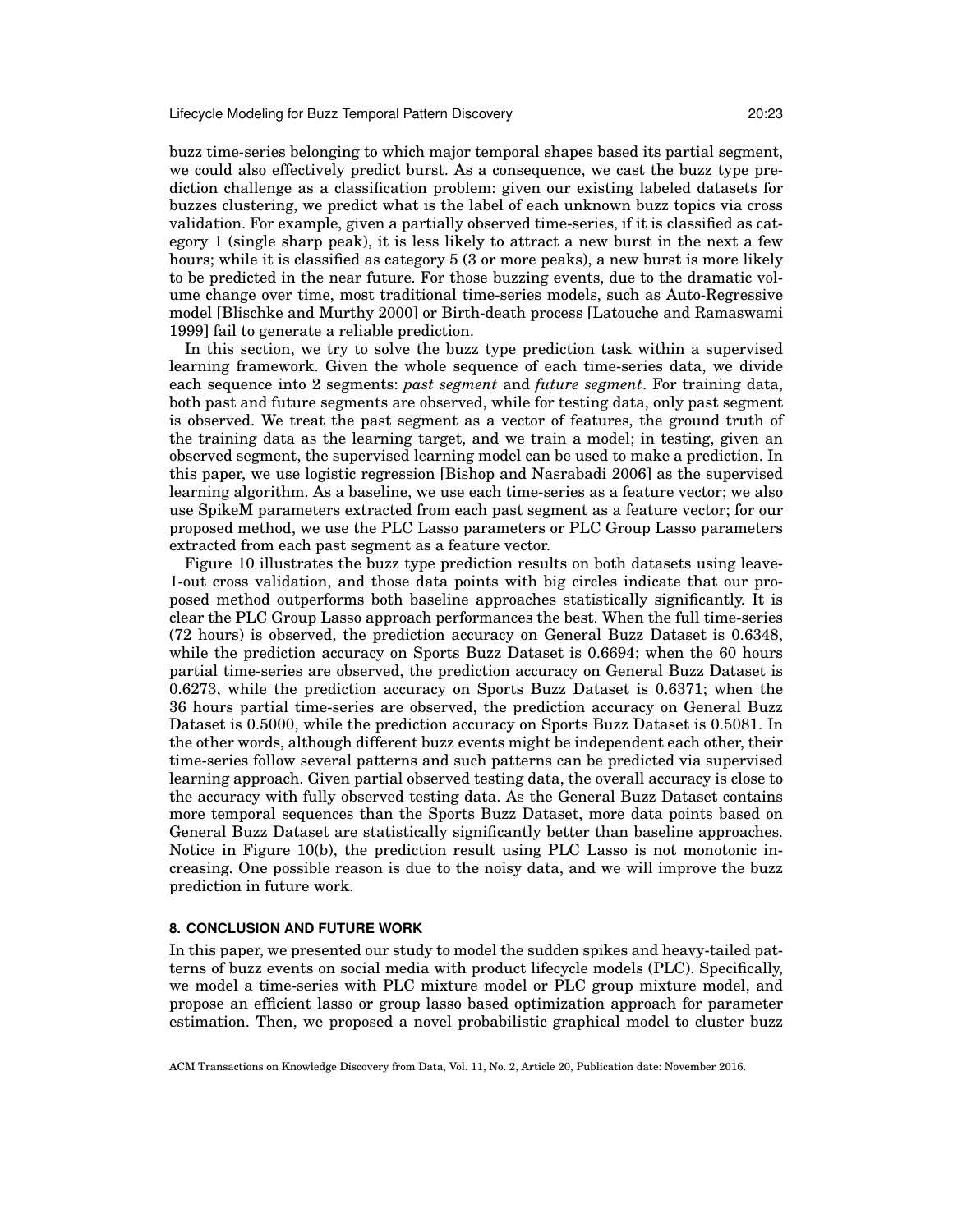time-series with similar temporal patterns into the same group based on the features obtained from PLC mixture model or PLC group mixture model. The novelty of our proposed approaches is that it can effectively distinguish time-series with sharp peaks from time-series with heavy-tailed peaks, which is in practice a favorable property in buzz time-series clustering. Through evaluation on two buzz datasets, our proposed method significantly outperforms the current state-of-the-art algorithms for both buzz clustering and buzz type prediction tasks.

Our work can be extended as follows. First, in this paper, we only deal with a segment of time-series within a fix size of time window. Second, we will leverage PLC models to split a long time-series into different segments, and combine with social media content to mine more interesting findings.

#### **ACKNOWLEDGMENTS**

This research was supported by the NSF research grants IIS-1134990, IIS-1254206, and U.S. Defense Advanced Research Projects Agency (DARPA) under Social Media in Strategic Communication (SMISC) program, Agreement Number W911NF-12-1-0034. The views and conclusions are those of the authors and should not be interpreted as representing the official policies of the funding agency, or the U.S. Government. We also acknowledge the research grant MEXT KAKENHI 16K16114 from Japan.

#### **REFERENCES**

- BATISTA, G., WANG, X., AND KEOGH, E. J. 2011. A complexity-invariant distance measure for time series. In *Proceedings of SDM*.
- BAUCKHAGE, C., KERSTING, K., AND HADIJI, F. 2013. Mathematical models of fads explain the temporal dynamics of internet memes. In *Proceedings of EMNLP*.
- BISHOP, C. M. AND NASRABADI, N. M. 2006. *Pattern recognition and machine learning*. springer New York.
- BLISCHKE, W. R. AND MURTHY, D. N. P. 2000. *Reliability Modeling, Prediction and Optimization*. John Wiley and Sons Inc.
- CHANG, Y., TANG, L., INAGAKI, Y., AND LIU, Y. 2014. What is tumblr: A statistical overview and comparison. *SIGKDD Explorations 16,* 1, 21–29.
- CHANG, Y., YAMADA, M., ORTEGA, A., AND LIU, Y. 2014. Ups and downs in buzzes: Life cycle modeling for temporal pattern discovery. In *Proceedings of ICDM*.
- CHOI, H. AND VARIAN, H. 2009. Predicting the present with google trends. In *Technical report, Google*.
- CONOVER, M., RATKIEWICZ, J., FRANCISCO, M., GONCALVES, B., MENCZER, F., AND FLAMMINI, A. 2011. Political polarization on twitter. In *Proceedings of ICWSM*.
- CRANE, R. AND SORNETTE, D. 2008. Robust dynamic classes revealed by measuring the response function of a social system. *Proceedings of the National Academy of Sciences 105,* 41, 15649–15653.
- CUI, P., LIU, H., AGGARWAL, C., AND WANG, F. 2016. Uncovering and predicting human behaviors. *IEEE Intelligent Systems 31,* 2, 77–88.
- GRUHL, D., GUHA, R. V., KUMAR, R., NOVAK, J., AND TOMKINS, A. 2005. The predictive power of online chatter. In *Proceedings of KDD*.
- GUERINI, M., STRAPPARAVA, C., AND OZBAL, G. 2011. Exploring text virality in social networks. In *Proceedings of ICWSM*.
- HAIDER, P., CHIARANDINI, L., AND BREFELD, U. 2012. Discriminative clustering for market segmentation. In *Proceedings of KDD*.
- HAWKES, A. AND OAKES, D. 1974. A cluster representation of a self-exciting process. *Journal of Applied Probability 11*, 493–503.
- HONG, L., DOM, B., GURUMURTHY, S., AND TSIOUTSIOULIKLIS., K. 2011. A time-dependent topic model for multiple text streams. In *Proceedings of KDD*.
- ISAIC-MANIU, A. AND VODA, V. G. 2008. On a model regarding the product life-cycle. *Management and Marketing 3,* 3, 87–96.